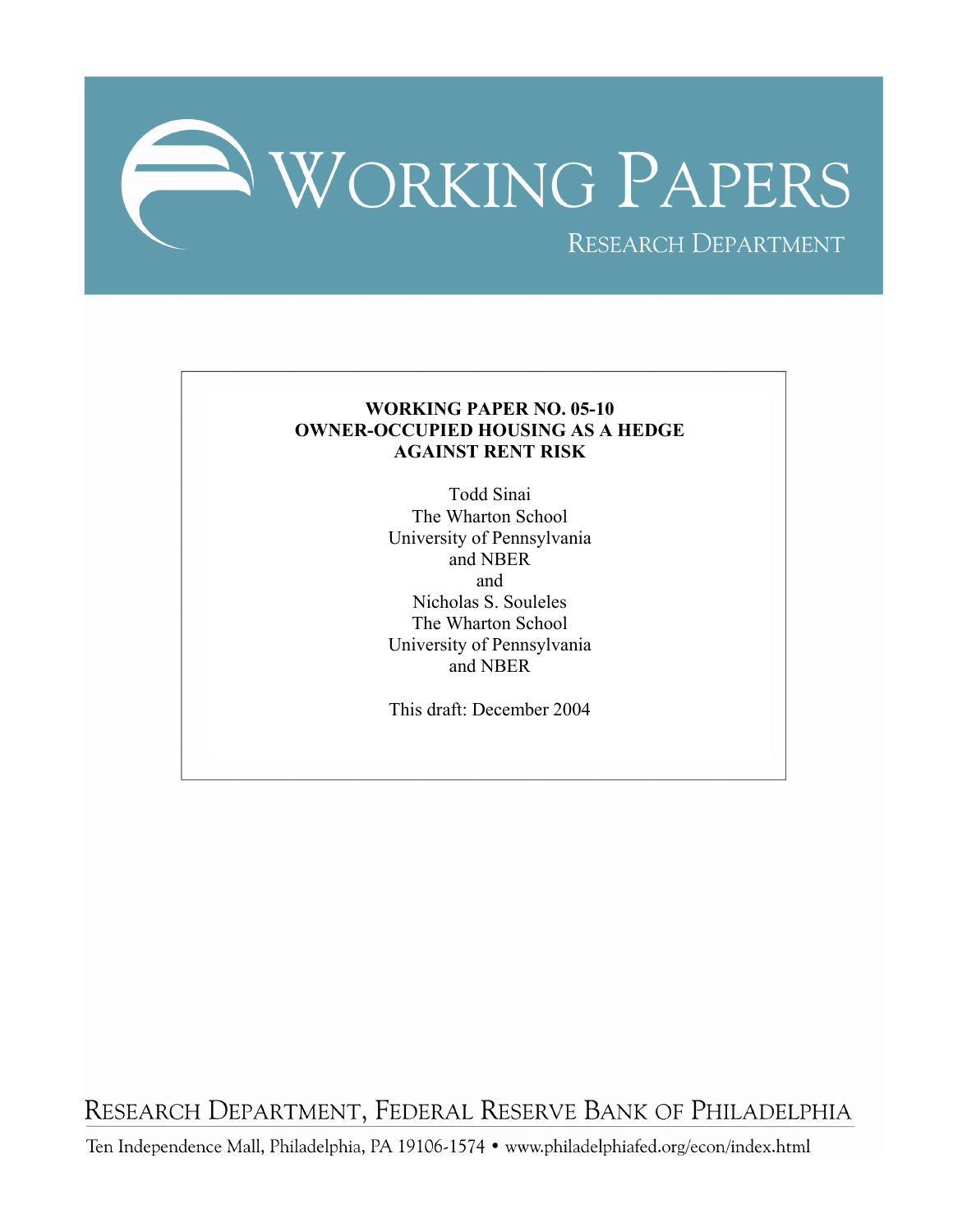## **WORKING PAPER NO. 05-10 OWNER-OCCUPIED HOUSING AS A HEDGE AGAINST RENT RISK**

Todd Sinai The Wharton School University of Pennsylvania and NBER

and

Nicholas S. Souleles The Wharton School University of Pennsylvania and NBER

> This draft: December, 2004

We are grateful to Andy Abel, Ed Glaeser, Joao Gomes, Joe Gyourko, Matt Kahn, Chris Mayer, Robert Shiller, Jonathan Skinner, Amir Yaron, Bilge Yilmaz, three anonymous referees, and participants in seminars at the AEA/AREUEA 2001 annual meetings, NBER, Syracuse University, University of Wisconsin, University of British Columbia, UC Berkeley, the Federal Reserve Bank of Philadelphia, and Wharton for their helpful comments and suggestions. James Knight-Dominick and Daniel Simundza provided excellent research assistance. Sinai acknowledges financial support from the Research Scholars Program of the Zell/Lurie Real Estate Center at Wharton. Souleles acknowledges financial support from the Rodney L. White Center for Financial Research and a NYSE Fellowship through the Rodney L. White Center. The views expressed here are those of the authors and do not necessarily reflect those of the Federal Reserve Bank of Philadelphia or of the Federal Reserve System. This paper is available free of charge at [www.philadelphiafed.org/econ/wps/index.html](http://www.philadelphiafed.org/econ/wps/index.html).

Address correspondence to: Todd Sinai, The Wharton School, University of Pennsylvania, 1465 Steinberg Hall-Dietrich Hall, 3620 Locust Walk, Philadelphia, PA 19104-6302. Phone: (215) 898-5390. E-mail: sinai@wharton.upenn.edu.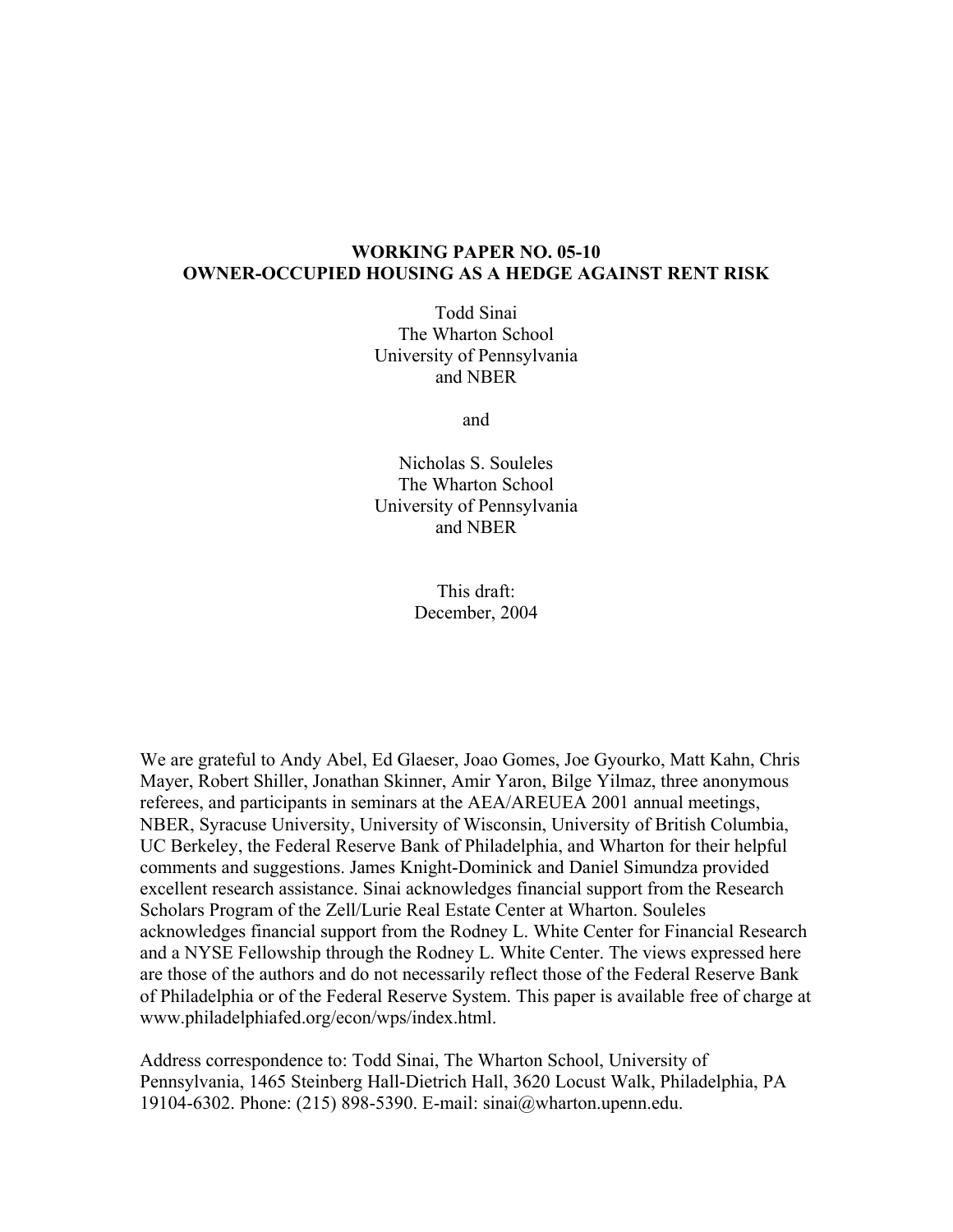## **ABSTRACT**

The conventional wisdom that homeownership is very risky ignores the fact that the alternative, renting, is also risky. Owning a house provides a hedge against fluctuations in housing costs, but in turn introduces asset price risk. In a simple model of tenure choice with endogenous house prices, we show that the *net* risk of owning declines with a household's expected horizon in its house and with the correlation in housing costs in future locations. Empirically, we find that both house prices, relative to rents, and the probability of homeownership increase with net rent risk.

*Keywords*: house prices, house price risk, rent risk, housing tenure choice, household risk management, aging and housing wealth *JEL codes:* R21, E21, G11, G12, J14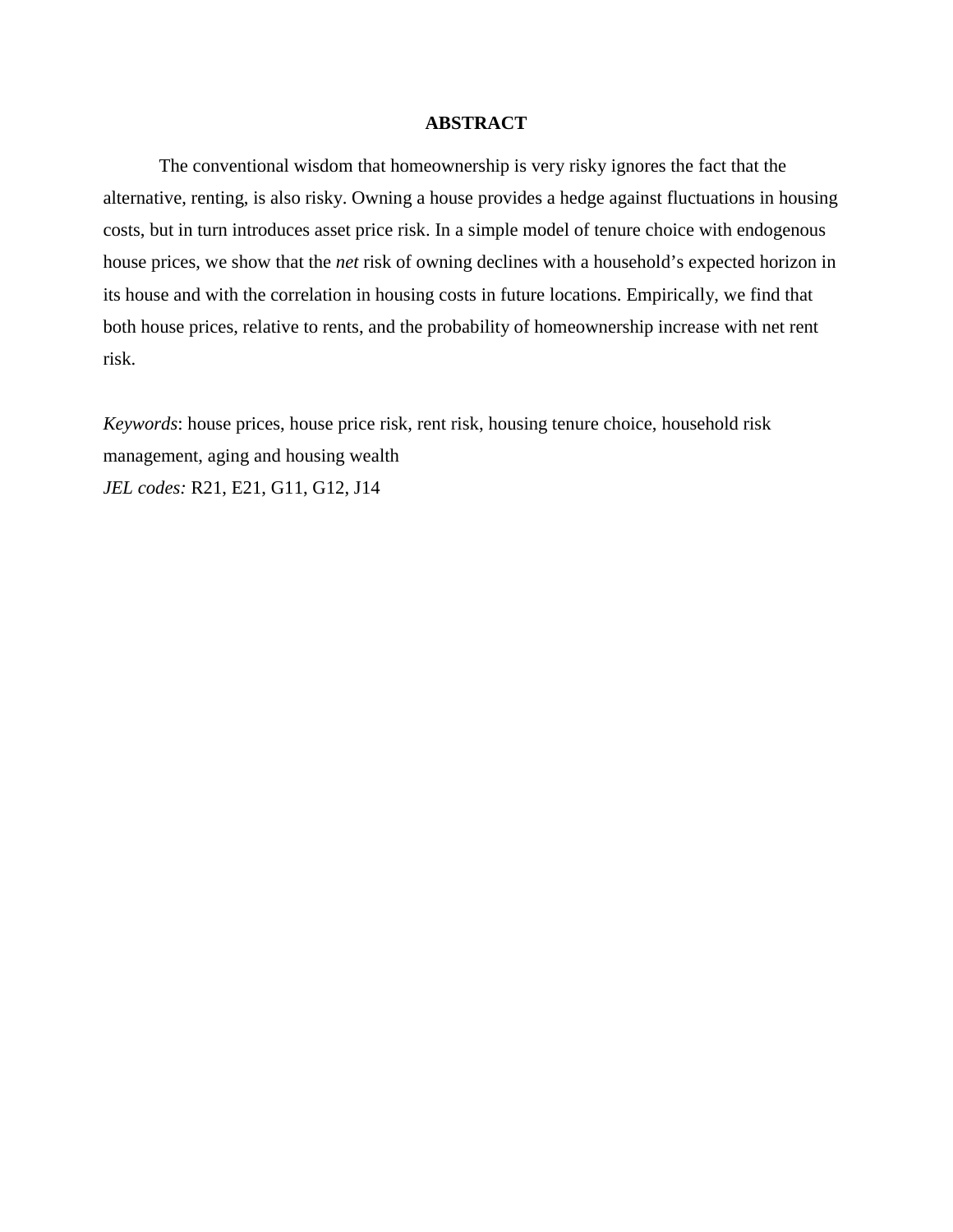Economists typically treat houses like standard financial assets. This leads to the conventional view that owning a house is quite risky. Since house prices are volatile and homeowners on average allocate 27 percent of their net worth to their house [Poterba and Samwick (1997)], fluctuations in house prices can have a sizeable effect on homeowners' balance sheets. Further, prior studies have emphasized that changes in housing wealth can lead to significant changes in homeowners' consumption [e.g., Case, Quigley, and Shiller (2003)], and overinvestment in housing can distort their financial portfolio allocations [e.g., Brueckner (1997), Flavin and Yamashita (2002), Fratantoni (1997), and Goetzmann (1993)].

 This focus on the asset price risk of home owning neglects the fact that all households are in effect born "short" housing services, since they have to live somewhere. Households that do not own must rent, purchasing their housing services on a spot market, and thus subjecting themselves to annual fluctuations in rent. Owners, by contrast, avoid this rent uncertainty by buying a longlived asset that delivers a guaranteed stream of housing services for a known up-front price. Unlike standard assets, houses effectively pay out annual dividends equal to the *ex post* spot rent, and so provide a hedge against rent risk. Hence considering asset price risk in isolation fails to account for households' entire risk position. For example, if rents rise, all households would experience an increase in their implicit future rent "liability". But homeowners would enjoy a compensating increase in the price of their house, since its dividend payments would increase commensurately. Such offsetting effects reduce the overall wealth effects from changes in house prices.

Homeowners still face asset price risk, but only when they move (or die) and sell their house. Since that risk comes in the future, it can be small in present value. The key reason that there is any price risk at all is that houses "outlive" their owners' residence spells – the hedge is in place too long – and the houses' value at the end of the spells is risky. If residence spells were

1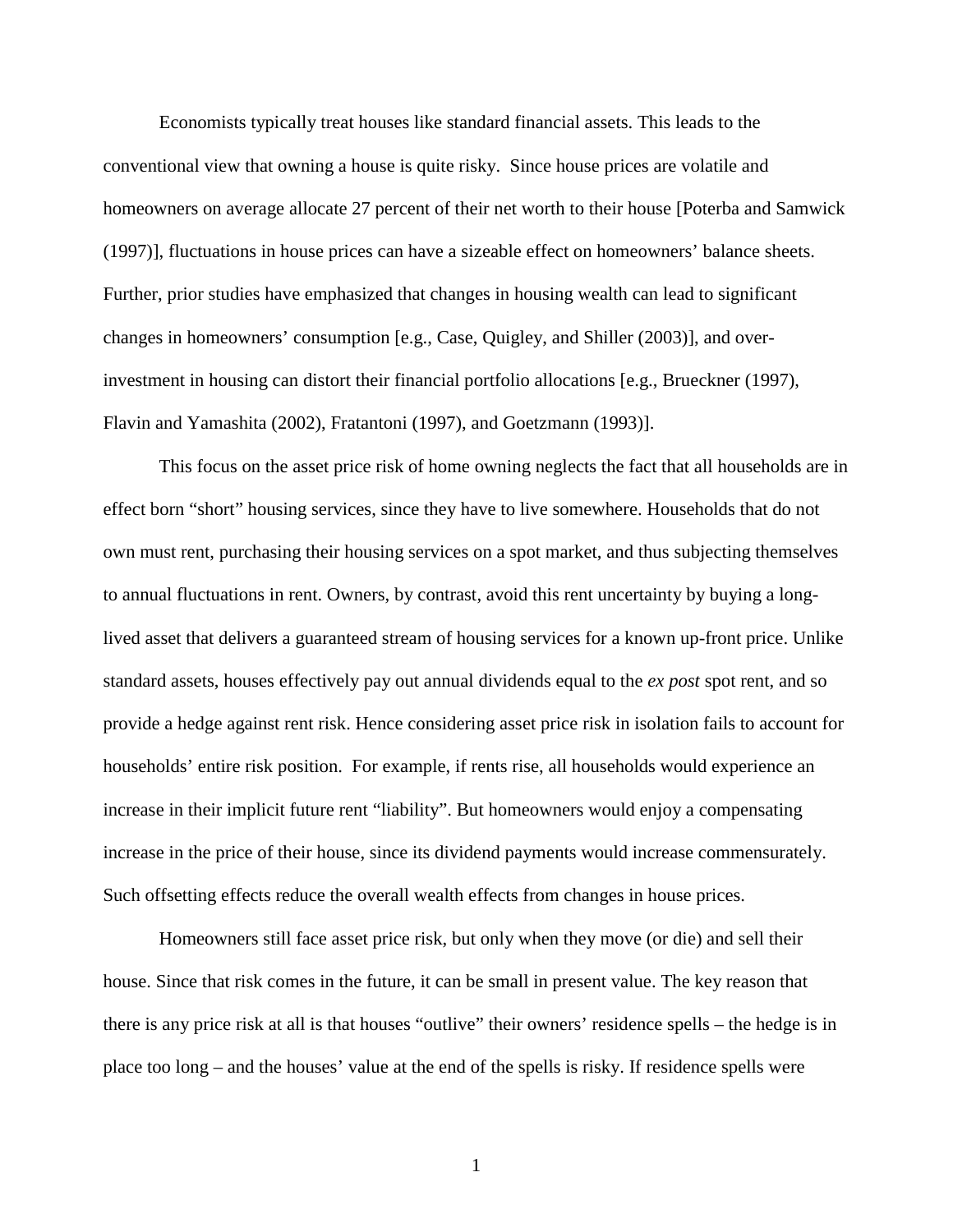infinite (or in a dynastic setting, if descendents live in the same houses as their parents), homeownership would not be risky at all, since there would be no sale price risk.

We show, in a simple tenure choice model with endogenous house prices, how the demand for owning trades off the rent and asset price risks. Which risk dominates on net is largely determined by households' expected length of stay (horizon) in their houses and whether they move to correlated housing markets. First, for households with longer horizons, the rent risk is more likely to dominate, increasing the demand for home owning, since these households experience a greater number of rent fluctuations and the asset price risk arrives further in the future and so is more heavily discounted. Further, the *net* rent risk increases in magnitude with the interaction of rent volatility and horizon, so the demand for owning increases faster with rent volatility for households with longer horizons. Second, greater spatial correlation in house prices across housing markets reduces the total magnitude of asset price risk because, at the time of a move, the sale and repurchase prices are more likely to offset, extending households' effective horizons. Also, insofar as house prices are persistent over time, the purchase price of a future house is partially hedged by its own subsequent sale price, which also reduces the total price risk. The conventional view that homeownership is very risky can be seen as a special case of this model, under the assumption that households' horizons are short (or ignoring rent risk altogether) and housing markets are uncorrelated.<sup>1</sup>

<sup>&</sup>lt;sup>1</sup> The traditional user cost literature, e.g. Rosen (1979), Hendershott and Slemrod (1983), and Poterba (1984), does not consider risk at all. More recent work neglects the tradeoff between rent and price risk. Skinner (1989) and Summers (1981) consider only price risk, and Ben-Shahar (1998) only rent risk. Rosen et al. (1984) incorporates both risks but does not allow for an endogenous relation between house prices and rent. The recent portfolio choice literature treats housing like other financial assets and models its price risk, along with other sources of household risk, but neglects the tenure decision and rent risk. Davidoff (2003) measures asset price risk by how much house prices covary with labor income. See also e.g., Cocco (2000), Haurin (1991), Campbell and Cocco (2003), Flavin and Nakagawa (2003), and Berkovec and Fullerton (1992). In work subsequent to this paper, Ortalo-Magné and Rady (2002a) develop an extended version of our framework that examines the implications of the covariance between rents and earnings. Henderson and Ioannides (1983) focus on incentive compatibility between landlords and tenants. Chan (2001), Genesove and Mayer (1997), and Stein (1995) consider the effects of house price declines on mobility.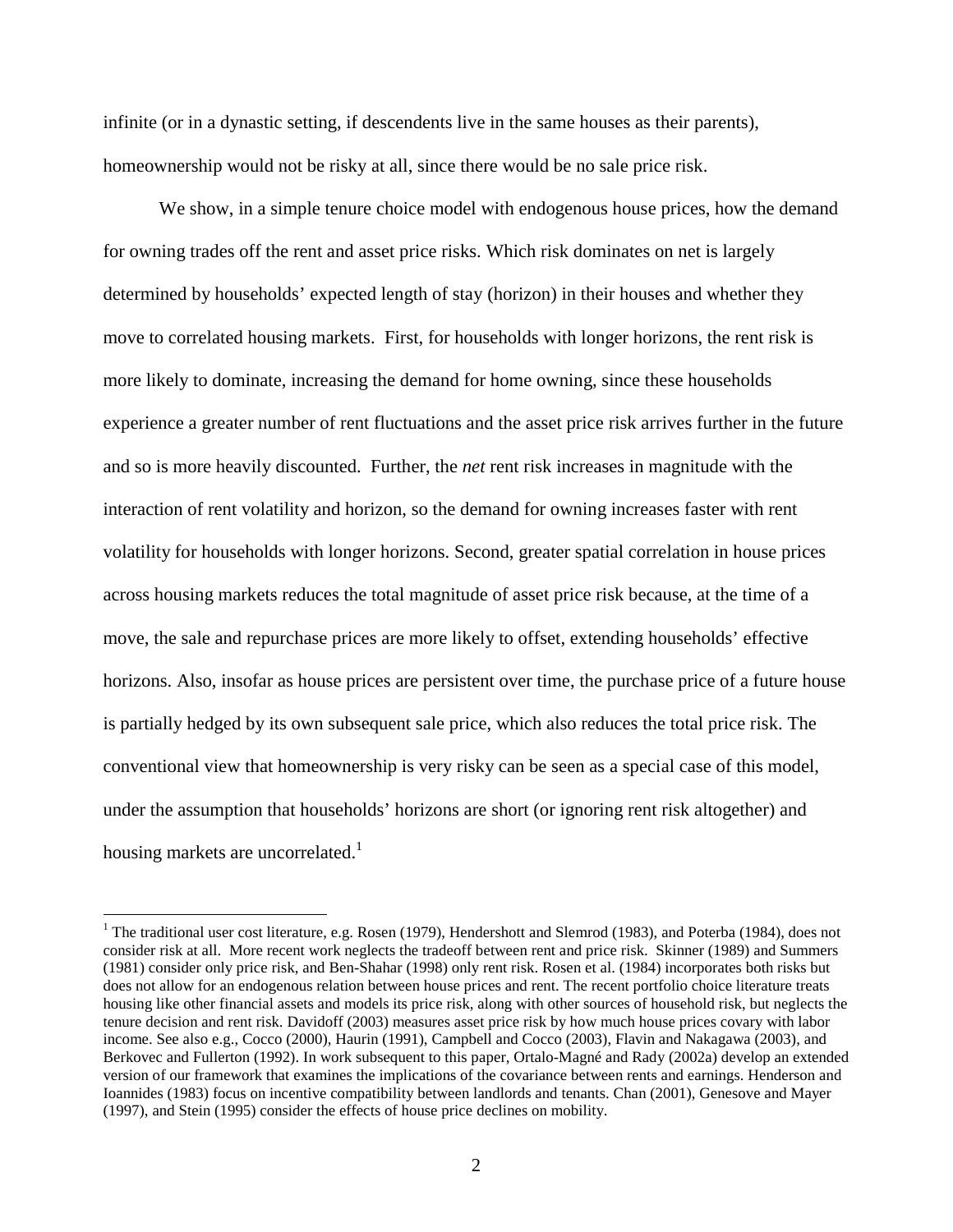We find empirical evidence consistent with the model's predictions that the demand for homeownership should increase with local rent volatility, households' expected horizon, and their interaction. Depending on the elasticity of supply of owned housing units, the hedging demand for owning may show up in a higher homeownership rate, higher house prices, or both. Using household-level data, we find that the probability of homeownership increases faster with rent volatility for long-horizon households than for short-horizon households. The difference between the probability of homeownership for a household with an above-the-median expected horizon and that of a below-the-median household is up to 5.4 percentage points greater in metropolitan statistical areas (MSAs) with high rent variance than in MSAs with low rent variance. Further, the sensitivity to rent risk is greatest for households that face bigger housing gambles, in that typical rents in their MSA comprise a relatively large portion of their annual income.

We also find that house prices, normalized by rents, capitalize a premium for avoiding net rent risk. At the MSA level, a one standard deviation increase in rent variance, holding expected rents constant, raises house prices by 2 to 4 percent. The price-to-rent ratio also increases with expected future rents, just as a price-earnings ratio for stocks should increase with expected future earnings.

The remainder of this paper proceeds as follows. In section I, we present a stylized model of tenure choice in the presence of both rent risk and house price risk. Section II describes our data sources and variable construction. The empirical methodology and results are reported in section III. Section IV briefly concludes.

#### **I. A model of tenure choice and house prices**

This section presents a stylized model of tenure choice in which the cost of securing

3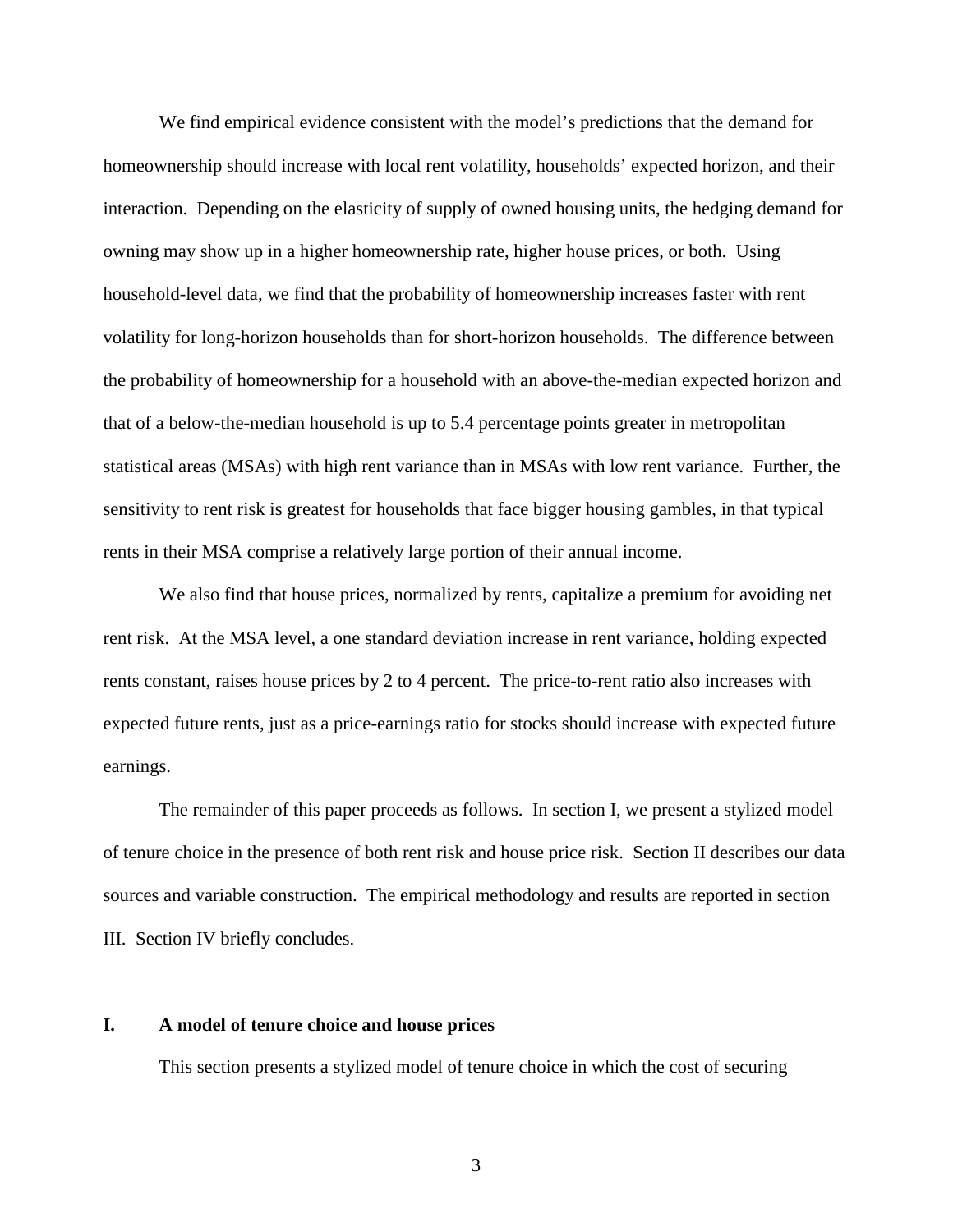housing services is uncertain and house prices are endogenous. We show how equilibrium house prices, which will fully capitalize the demand for homeownership, reflect the present value of expected future rents plus a risk premium that compares the rent risk avoided by owning with the asset price risk incurred. We then demonstrate how the tradeoff between the rent and asset price risks varies with households' horizon and the volatility and spatial correlation of housing markets.

To emphasize the key aspects of this tradeoff, we make a number of simplifying assumptions. We consider *ex ante* identical, risk-averse households that live in two locations, first A then B, for *N* years each, after which they die.<sup>2</sup> At birth, labeled year 0, a household chooses whether to be a homeowner in both locations or to rent in both locations. Its desired quantity of housing services is normalized to be one unit and is the same in each location. For convenience, rental units and owner-occupied units, in fixed supply and together equal to the number of households, both provide one unit of housing services.<sup>3</sup> When the households leave A or B, they are replaced by a similar generation of households.

The cost of housing services, represented by the spot rent, fluctuates due to exogenous shocks to the underlying economy and housing market. $4$  We allow for correlation in rents across the two locations, as well as persistence over time, by assuming that the spot rents in the two locations follow correlated AR(1) processes:  $r_n^A = \mu^A + \varphi r_{n-1}^A + k(\eta_n^A + \rho \eta_n^B)$ *n A n A n*  $r_n^A = \mu^A + \varphi r_{n-1}^A + k(\eta_n^A + \rho \eta_n^B)$  and

 $\eta_1 + k(\rho \eta_n^A + \eta_n^B)$ *n A n B n*  $r_n^B = \mu^B + \varphi r_{n-1}^B + k(\rho \eta_n^A + \eta_n^B)$ , where  $\varphi \in [0,1]$  measures the persistence of rents,  $\mu^A$  and  $\mu^B$ 

 $2^2$  The occurrence and timing of the move are assumed to be exogenous and known in advance. If transactions costs are greater for owners, uncertainty about the total number of moves could generate an additional risk of owning. Allowing for endogenous moves, as in Ortalo-Magne and Rady (2002b), could reduce the risks of both renting and owning, as households could move to a location with lower housing costs.

 $3$  The results below can be generalized to allow the services from an owner-occupied house to exceed those from renting, perhaps due to agency problems. In practice rent risk might also reduce the desired size of housing space (the intensive margin). That effect would reinforce the rent versus own (extensive) margin that we analyze empirically.

<sup>&</sup>lt;sup>4</sup> Any number of local economic conditions fluctuate over time and across space, from the success of locally concentrated industries to increased immigration. In an earlier version of this paper, we found that rent volatility in a market varies with, among other things, volatility in the local unemployment rate interacted with the inelasticity of supply of housing (proxied by regulatory constraints on building).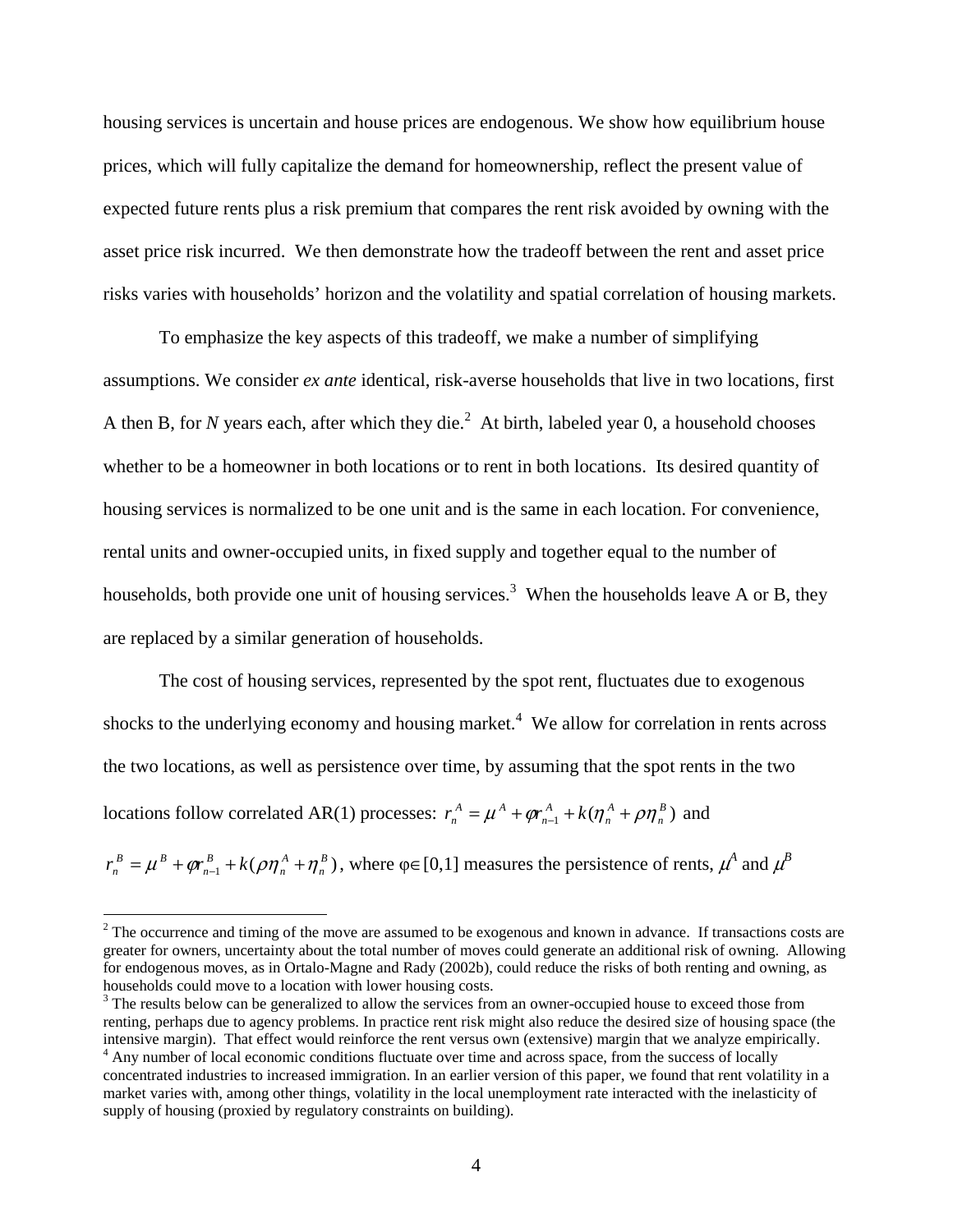measure the expected level or growth rate of rents (depending on  $\varphi$ ), and the shocks  $\eta^A$  and  $\eta^B$  are independently distributed IID(0, $\sigma_A^2$ ) and IID(0, $\sigma_B^2$ ).<sup>5</sup>  $\rho$  parameterizes the spatial correlation in rents (and, endogenously, in house prices) across the two locations, with  $\rho=0$  implying independence and  $\rho=1$  implying perfect correlation. To control the total magnitude of housing shocks incurred as  $\rho$  varies, the scaling constant  $\kappa$  can be set to  $1/(1+\rho^2)^{1/2}$ .

 Assuming perfect capital markets and known, exogenous lifetime wealth, *W*, the representative household will choose its tenure mode to maximize its expected utility of wealth net of total housing costs, or equivalently to minimize its total risk-adjusted housing costs. The *ex post* cost of renting, discounted back to year 0, is simply the present value of the rents faced in A and then B, assuming the move takes place in year  $N$  and leases fix rents for one year:<sup>6</sup>

$$
C_R \equiv r_0^A + \sum_{n=1}^{N-1} \delta^n \tilde{r}_n^A + \sum_{n=N}^{2N-1} \delta^n \tilde{r}_n^B
$$
, where  $\delta$  is the discount factor. The initial rent  $r_0^A$  is observed at

time 0, but the future rents, identified with tildes, are stochastic.

 $\overline{a}$ 

 For owners, the *ex post* cost of housing is the difference between the discounted purchase and sale prices of both houses:  $C_O \equiv P_0^A + \delta^N (\tilde{P}_N^B - \tilde{P}_N^A) - \delta^{2N} \tilde{P}_{2N}^B$ *A*  $\sqrt{2N}$ *N B*  $C_{\hat{O}} \equiv P_0^A + \delta^N \left( \widetilde{P}_N^B - \widetilde{P}_N^A \right) - \delta^{2N} \widetilde{P}_2$  $= P_0^A + \delta^N (\tilde{P}_N^B - \tilde{P}_N^A) - \delta^{2N} \tilde{P}_{2N}^B$ . Only the initial purchase price in A,  $P_0^A$ , is known as of year 0.<sup>7</sup> We will show below that house prices can be expressed as linear functions of contemporaneous rents, and so the future house prices  $\tilde{P}_N^A$ ,  $\tilde{P}_N^B$ , and  $\tilde{P}_{2N}^B$ *B*  $\widetilde{P}_N^A$ ,  $\widetilde{P}_N^B$ , and  $\widetilde{P}_{2N}^B$  endogenously

 $<sup>5</sup>$  We take the spot rent processes as given. Whatever their ultimate determinants, the model correctly specifies the</sup> endogenous relationship that results between rents and house prices. This approach is analogous to other asset-pricing models. For instance, in term structure models of long versus short maturity bonds, the process for short rates (analogous to our rental rates) is the exogenous input into the model. In models of stock prices, the input is the process for a firm's cash flows, and the stochastic price of its stock at sale is analogous to our house sale price.

<sup>&</sup>lt;sup>6</sup> Genesove (1999) reports that 97.7 percent of all residential leases are for terms of one year or less. Also, one cannot purchase a "rent swap" to exchange variable rents for fixed rents. We suspect that such long-term and swap contracts do not exist because of agency problems. For example, renters could unilaterally exit a swap by moving if rents fell.  $<sup>7</sup>$  For simplicity we abstract from other factors that affect homeownership and rental costs, such as the tax treatment of</sup>

homeownership, maintenance, and depreciation. (See e.g. Hendershott and Slemrod (1983) and Gyourko and Tracy (2004).) Such factors may affect the relative cost of owning and renting, but they would not qualitatively change the comparative statics at issue here regarding the effects of cross-sectional variation in horizon and rent volatility.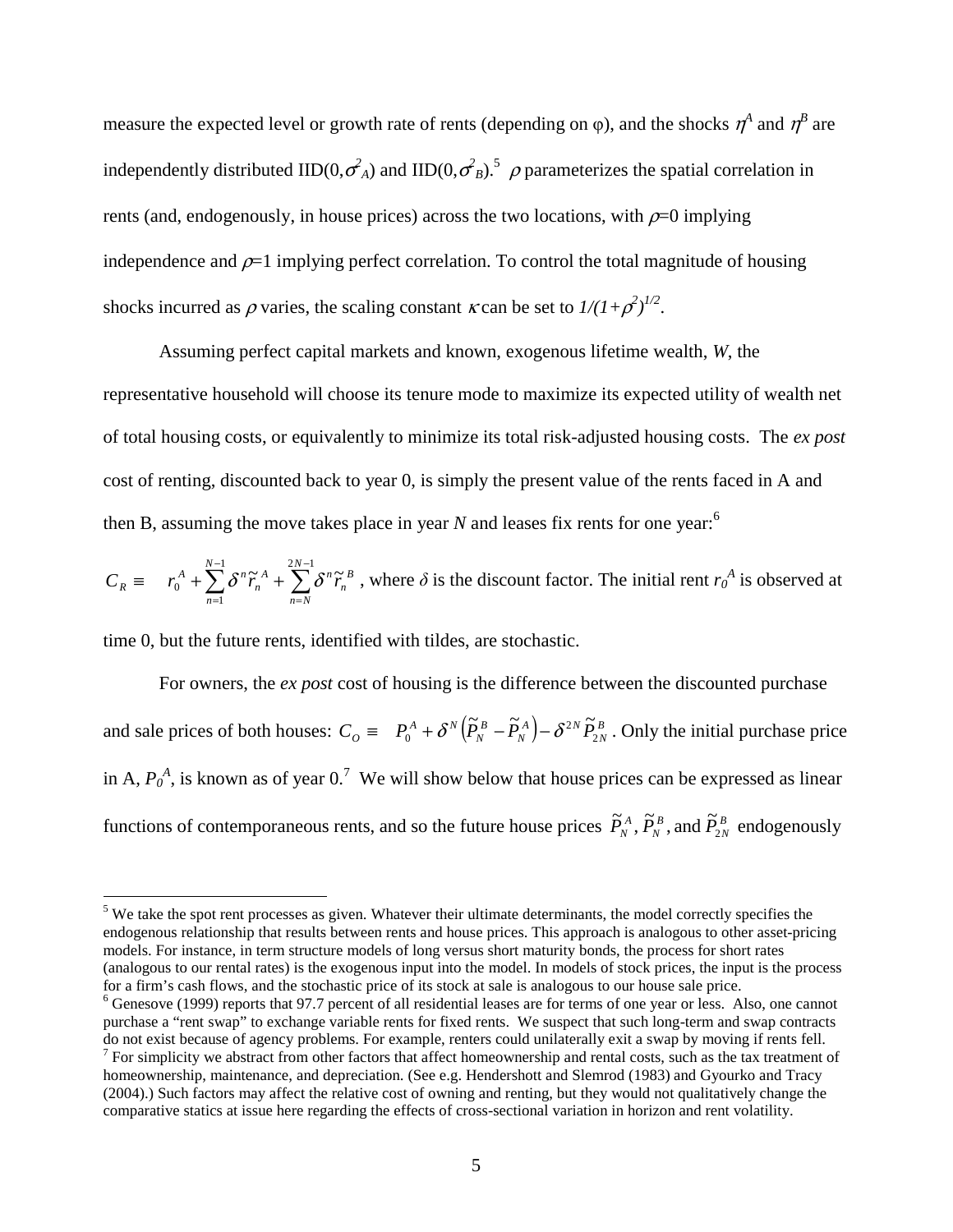fluctuate with the respective rent shocks.

Since the supply of housing is fixed, the demand for owning will be entirely capitalized into house prices. We focus on prices in A, which will incorporate the future risks from moving, and assume that in equilibrium these prices adjust to leave each generation of households *ex ante*  indifferent at the start of their lives between renting and owning. Hence  $P_0^A$  sets  $E_0 U(W - C_R) = E_0 U(W - C_0)$ . With a stationary environment, there is no loss of generality in expressing the results just for year 0.

The resulting equilibrium price consists of the expected present value of future rents, PV, plus the total risk premium households are willing to pay to own rather than rent. RP:<sup>8</sup>

$$
P_0^A = PV(r_0^A) + RP(N, \sigma_A^2, \sigma_B^2, \rho, \varphi, \alpha) = PV(r_0^A) + \frac{(\pi_R - \pi_o)}{1 - \delta^N} - \frac{\delta^N (\pi_R^B - \pi_o^B)}{1 - \delta^N}
$$
 (1)

 The *PV* term arises because houses provide a constant housing service flow in perpetuity, of value equal to the spot rents saved. Just as a price-earnings ratio increases with expected earnings growth, the difference between the house price  $P_0^A$  and the current rent  $r_0^A$  increases with expected future rents in A, and so with the trend  $\mu^A$ , as well as the persistence of rents, φ:

$$
PV(r_0^A) \equiv \frac{1}{1 - \delta \varphi} \left( r_0^A + \mu^A \frac{\delta}{1 - \delta} \right)
$$
 (2)

The total risk premium *RP* compares the risks of renting and owning. The risk premium for renting,  $\pi_R$ , measures the risk associated with the cost  $C_R$  of renting. Because owning provides the benefit of avoiding the rent shocks, in equilibrium the rent risk premium is bid into house prices, so

 8 In short, equation (1) comes from equating the certainty-equivalent utilities of renting and owning, *U( W -*   $E_0C_R(r_0^A,r_0^B,\mu^A, \mu^B)$  -  $\pi_R(\eta_1^A, \ldots, \eta_{2N-1}^A, \eta_1^B, \ldots, \eta_{2N-1}^B)$   $) = U(W - E_0C_0(P_0^A, r_0^A, r_0^B, \mu^A, \mu^B)$  -  $\pi_0(\eta_1^A, \ldots, \eta_{2N}^A, \eta_1^B, \ldots, \eta_{2N}^B)$  and solving out for  $P_0^A$ , after recursively expressing each rent in location j as  $r_t^j = \phi r_0^j + \mu^j \Sigma_{i=1}^t \phi^{i-1} + \Sigma_{i=1}^t \phi^{i-1} k(\eta_i^j + \rho \eta_i^j)$ , and future prices  $P_t^j$  as a function of  $r_t^j$ . Prices in B are assumed to leave households indifferent between owning and renting in B, once they get to B. Equivalently, they can be determined by another sequence of households with synchronized horizons of *N* who live only in B.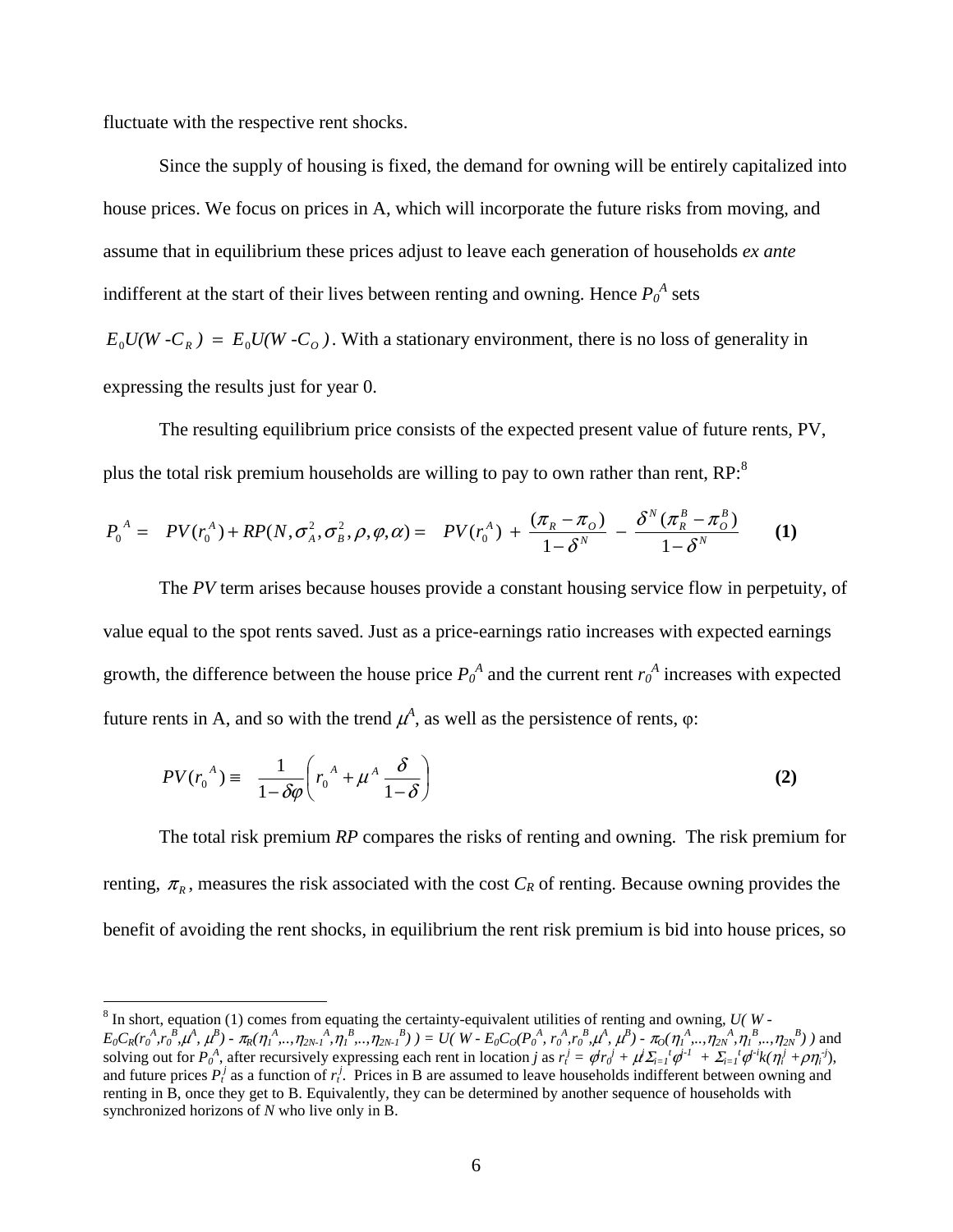$\pi_R$  enters equation (1) with a positive sign. This has the important implication that rent risk tends to increase the demand for home owning, *ceteris paribus*. The risk premium for owning,  $\pi$ <sub>o</sub>, measures the risk associated with the costs  $C<sub>O</sub>$  of owning. Owners incur asset price risk, which reduces the demand for owner-occupied housing, *ceteris paribus*. Hence  $\pi_0$  enters equation (1) with a negative sign.

Overall,  $P_0^A$  depends on  $\Delta \pi \equiv (\pi_R - \pi_O)$ , the difference between the risk premia for renting and owning (in A and B). If renting is riskier on balance than owning, then the sign of the *net* risk premium  $\Delta \pi$  would be positive (and vice-versa). In this case, unless spot rents are riskless ( $\sigma_A^2$ =  $σ<sup>2</sup><sub>B</sub> = 0$ ) or households are risk neutral (α=0), as in Poterba (1984), households would bid up the house price  $P_0^A$  relative to the *PV* term because of the hedging benefit that the house provides against rent risk.  $P_0^A$  also capitalizes  $\Delta \pi^B \equiv (\pi^B - \pi^B)$ , a net risk premium for renting versus owning in B that in equilibrium  $P_0^A$  inherits from house prices in B.

We present analytic solutions for each component of RP in equation (1), and then proceed directly to how they vary with the factors highlighted in the introduction, especially the horizon *N*, local rent volatility  $\sigma_A^2$ , and spatial correlation  $\rho$ . To highlight the underlying intuition, we initially present the simplest case in which rents are IID and spatially uncorrelated, with  $\varphi=0$  and  $\rho=0$ , and subsequently introduce the effects of spatial correlation, allowing  $\rho$  >0. The general case, allowing for persistent rents with  $\varphi > 0$ , is left to the Appendix.

The rent risk premium  $\pi$ <sub>R</sub> measures the total risk arising from the sequence of annual rent shocks. In the special case with  $\varphi=0$  and  $\rho=0$ , it can be approximated by

$$
\pi_R \approx \frac{\alpha}{2} \bigg( \sigma_A^2 \sum_{n=1}^{N-1} \bigg( \delta^n \bigg)^2 + \sigma_B^2 \sum_{n=N}^{2N-1} \bigg( \delta^n \bigg)^2 \bigg), \tag{3}
$$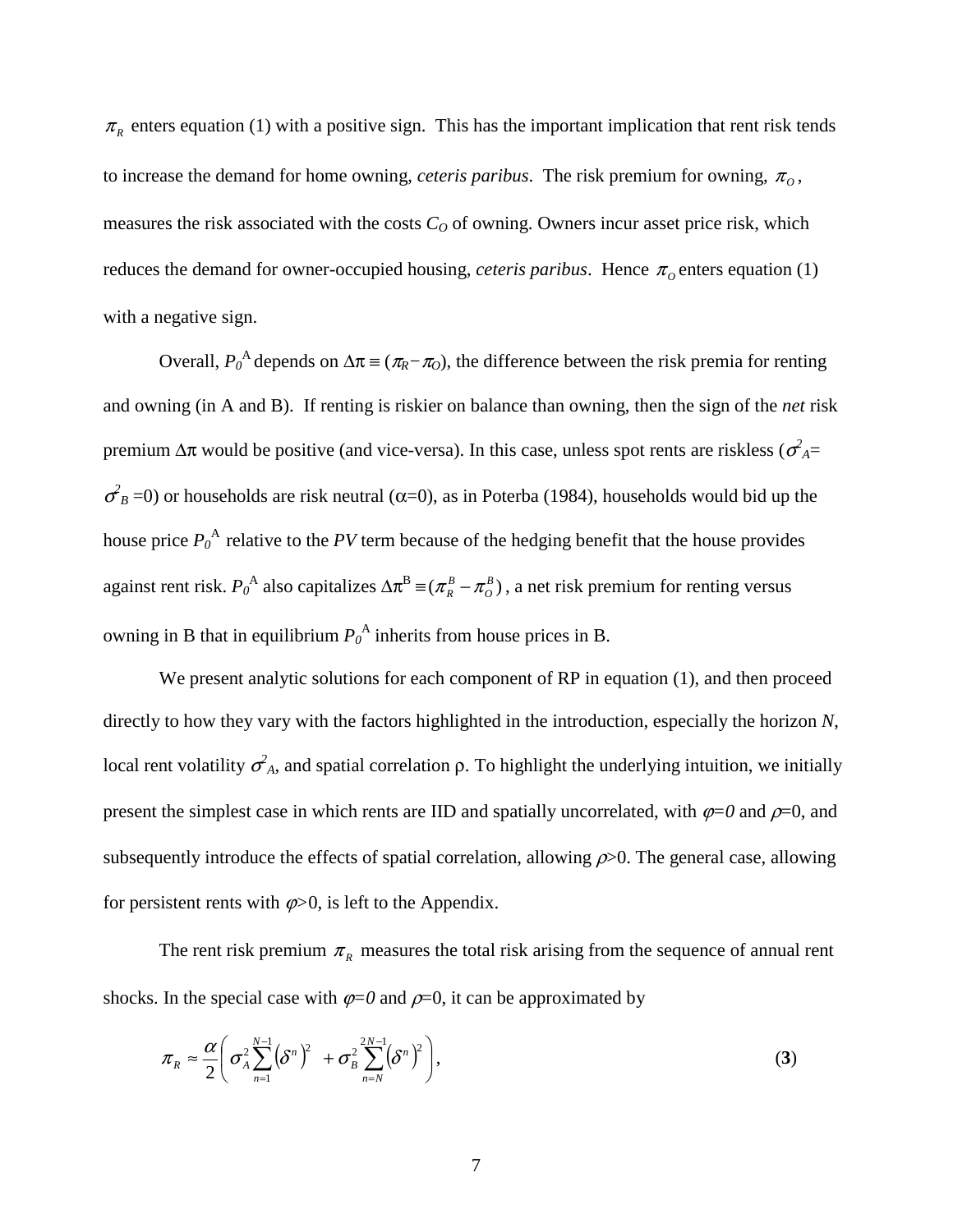where  $\alpha$  is household risk aversion. The first summation reflects the "early" rent shocks  $\eta_1^A$  to  $\eta_N$ . <sup>1</sup> incurred while living in A, with the shocks coming later discounted more heavily. The second summation reflects the "late" rent shocks  $\eta_N^B$  to  $\eta_{2N}^B$  incurred in B. More generally, if rent shocks are persistent ( $\varphi$ >0) or spatially correlated ( $\varphi$ >0), then  $\pi$ <sub>*R*</sub> further increases with additional terms reflecting the resulting extra rent risk, as shown in Appendix equation (A1).

The risk premium for owning  $\pi$ <sub>o</sub> measures the total asset price risk resulting from the three future housing transactions: the sale of the house in A, the simultaneous purchase of a house in B, and the later sale of the house in B. When  $\varphi=0$  and  $\rho=0$ ,

$$
\pi_o \approx \frac{\alpha}{2} \left( \delta^{2N} \left( \sigma_A^2 + \sigma_B^2 \right) + \delta^{4N} \sigma_B^2 \right)
$$
 (4)

In this case the price risks come entirely from the impact of the *contemporaneous*, local rent shocks on the three future house prices:  $\eta_N^A$  on  $P_N^A$ ,  $\eta_N^B$  on  $P_N^B$ , and  $\eta_{2N}^B$  on  $P_{2N}^B$ . With spatial independence, the risk from the buy-in-A and sell-in-B transactions is the sum of the risks of the individual transactions ( $\sigma_A^2 + \sigma_B^2$ ), discounted by  $\delta^{2N}$  since they take place in year *N*. The terminal sale risk in B is discounted by  $\delta^{4N}$  since it arrives another *N* years later. More generally, if rents are persistent and/or spatially correlated, the future prices will also fluctuate with the *preceding* local rent shocks (if  $\varphi > 0$ ) and with the corresponding shocks from the other location (if  $\varphi > 0$ ), as shown in equation (A2).

Finally, in equilibrium  $P_0^A$  also indirectly capitalizes risk premia that are embedded in the future house prices. In equation (1) the factor  $1/(1-\delta^{N})$  reflects the fact that both the purchase price  $P_0^A$  and the sale price  $P_N^A$  include the same total risk premium RP, since both current and *future* owners must be indifferent between owning and renting. When the initial owners pay  $P_0^A$ , they take into account that they will recoup this premium, albeit at a discount, *N* periods later by selling for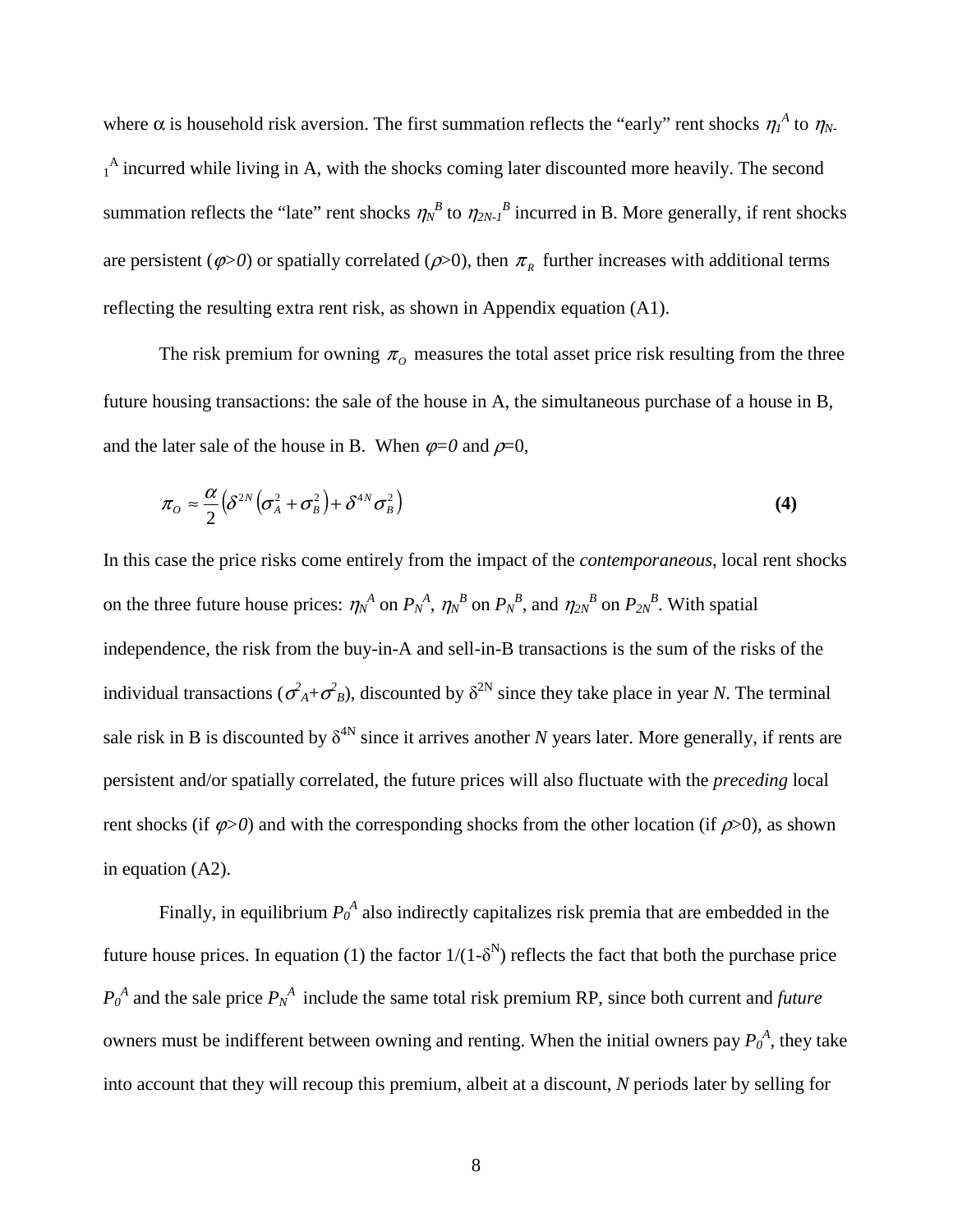*P<sub>N</sub>*<sup>A</sup>. Similarly, the term  $\Delta \pi^B = (\pi^B - \pi^B)$  takes into account the fact that the future purchase price in B,  $P_N^B$ , itself capitalizes a premium for the net rent risk avoided by owning while in B. That premium in  $P_N^B$  is in equilibrium inherited by  $P_0^A$ . For instance, if  $\Delta \pi_B$  increases, increasing  $P_N^B$ , to compensate  $P_0^A$  must decrease sufficiently to keep the initial owner indifferent between renting and owning. Fixed moving/transactions costs would have an analogous effect on  $P_0^{\{A\}}$ : Ceteris *paribus*,  $P_0^A$  would fall by the present value of the costs in order to compensate homeowners. When  $\varphi$ =0 and  $\rho$ =0, the net risk premium  $\Delta \pi^B$  in B is simply the present value of the *N*-1 rent risks  $(\eta_N^B$  to  $\eta_{2N-1}^B$  avoided in B, less the discounted sale price risk from  $P_{2N}^B$ . When capitalized in  $P_0^A$ , this premium is additionally discounted by  $\delta^N$  since  $P_N^B$  is not paid until year *N*:

$$
\delta^N(\pi_R^B - \pi_O^B) \approx \delta^N \frac{\alpha}{2} \sigma_B^2 \left( \sum_{n=1}^{N-1} (\delta^n)^2 - (\delta^N)^2 \right)
$$
 (5)

We now turn to how the demand for owning, as reflected in  $P_0^A$ , varies with the key parameters. Using the general versions of the risk premia from the Appendix, we show that as the horizon *N* or spatial correlation  $\rho$  increases, the demand for homeownership typically increases. The average effect of local rent volatility  $\sigma_A^2$  is ambiguous – it depends on the horizon of the marginal household – but demand will nonetheless generally increase with the interaction of the rent volatility and horizon (*N* x  $\sigma_A^2$ ).

First, the demand for homeownership generally increases with a household's expected horizon in its home, so  $\partial P_0^A/\partial N > 0$ . This result is driven by how the net risk premium,  $\pi_R - \pi_O$ , varies with *N*. The  $\pi_R$  component increases with *N* in equations (3) and (A1), in the symmetric case with  $\sigma_B^2 = \sigma_A^2$ . This is because, as the horizon lengthens, the renter faces more rent shocks, increasing the total amount of rent risk.  $\pi_0$  tends to decline with *N* in equations (4) and (A2),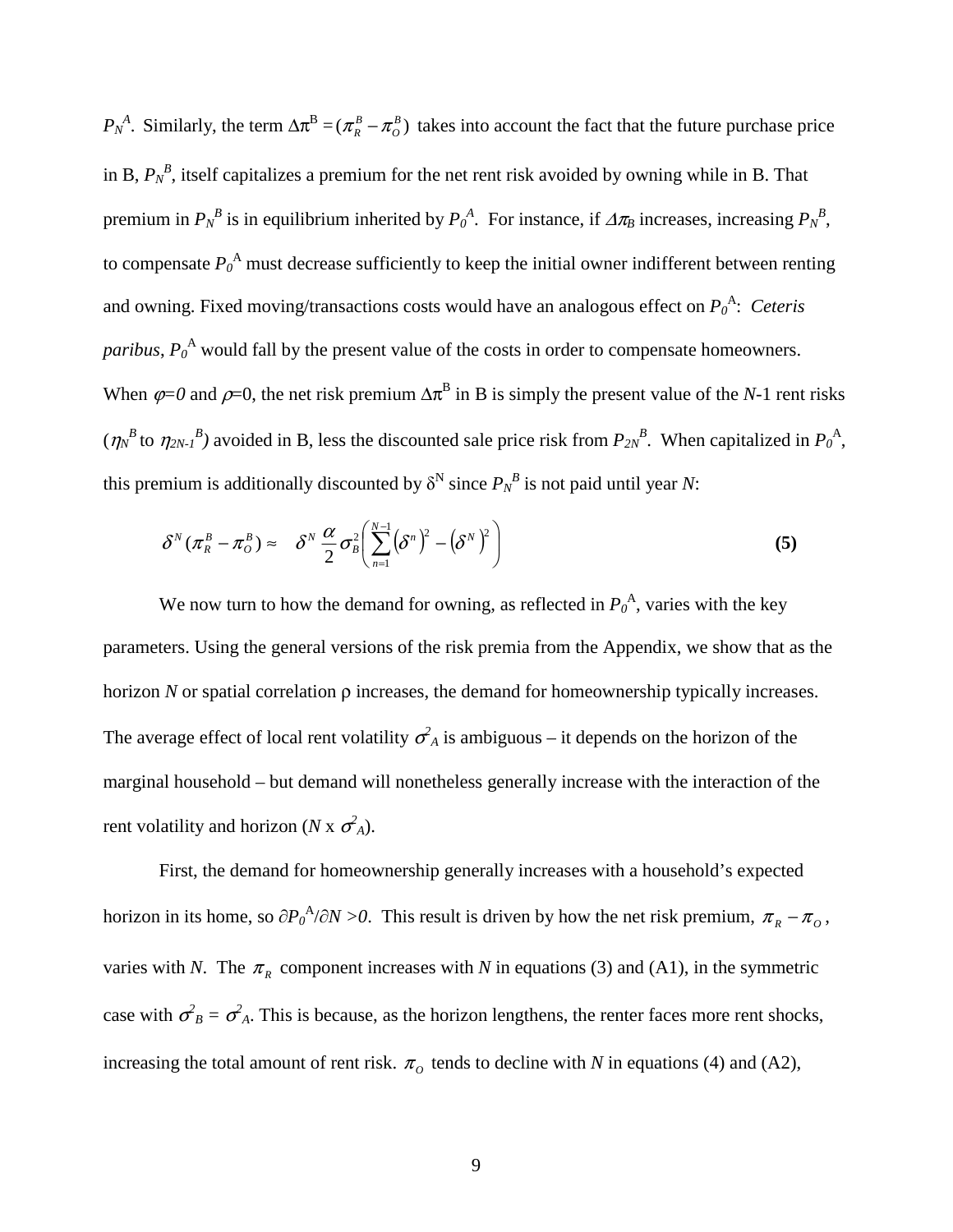because with a longer horizon the price risks come later in time and are discounted more heavily. In the limit, with infinite residence spells,  $\pi$ <sup>0</sup> converges to zero while  $\pi$ <sup>R</sup> is positive. In this case owning would be completely riskless, since a household would buy at the initial, known market price  $(P_0^A)$  and never face any price or rent risk. The house would then provide a perfect hedge against fluctuations in housing costs. Since utility is determined by the housing service flow rather than by the house price, then absent borrowing and collateral constraints, the unrealized house price fluctuations would not have any effect on household utility.<sup>9</sup> By contrast, with finite horizons the future sale and new purchase of houses leads to asset price risk *ex post*, since the houses outlast their owners' residence spells.

As a result, the net risk premium  $\Delta \pi$  tends to increase with *N*, as the rent risk becomes increasingly large relative to the price risk. While the other premia that are capitalized into  $P_0^{\phantom{0}A}$ indirectly through the future sale and purchase prices can work in the opposite direction, for reasonable degrees of persistence and spatial correlation,  $P_0^A$  generally increases with *N*. In fact, for completely persistent rent shocks,  $\varphi$ =1,  $P_0^A$  is monotonically increasing in *N*. In our MSA-level data, rents exhibit substantial persistence, with *φ* about 0.85 [see also Case and Shiller (1989)], and a high degree of spatial correlation, with  $\rho$  averaging about 0.50. For these benchmark parameters, which also include  $\sigma_B^2 = \sigma_A^2$  and a discount factor of  $\delta = 0.96$ ,  $P_0^A$  rises steeply with *N* for up to 13 years, then slightly declines and plateaus.

Second, the effect of local rent volatility on demand,  $\partial P_o^A / \partial \sigma_A^2$ , also generally increases with horizon, with  $\partial^2 P_o^A / \partial \sigma_A^2 \partial N > 0$ . That is, the demand for owning typically increases with the interaction of local rent variance and horizon. To see why, note that  $\sigma_A^2$  and  $\sigma_B^2$  enter all the risk

<sup>&</sup>lt;sup>9</sup> When a house is a mechanism for borrowing, declines in house prices could potentially reduce a household's consumption and welfare even if its horizon is infinite [Zeldes (1989), Engelhardt (1996), Jappelli et al*.* (1998), and Gross and Souleles(2002)].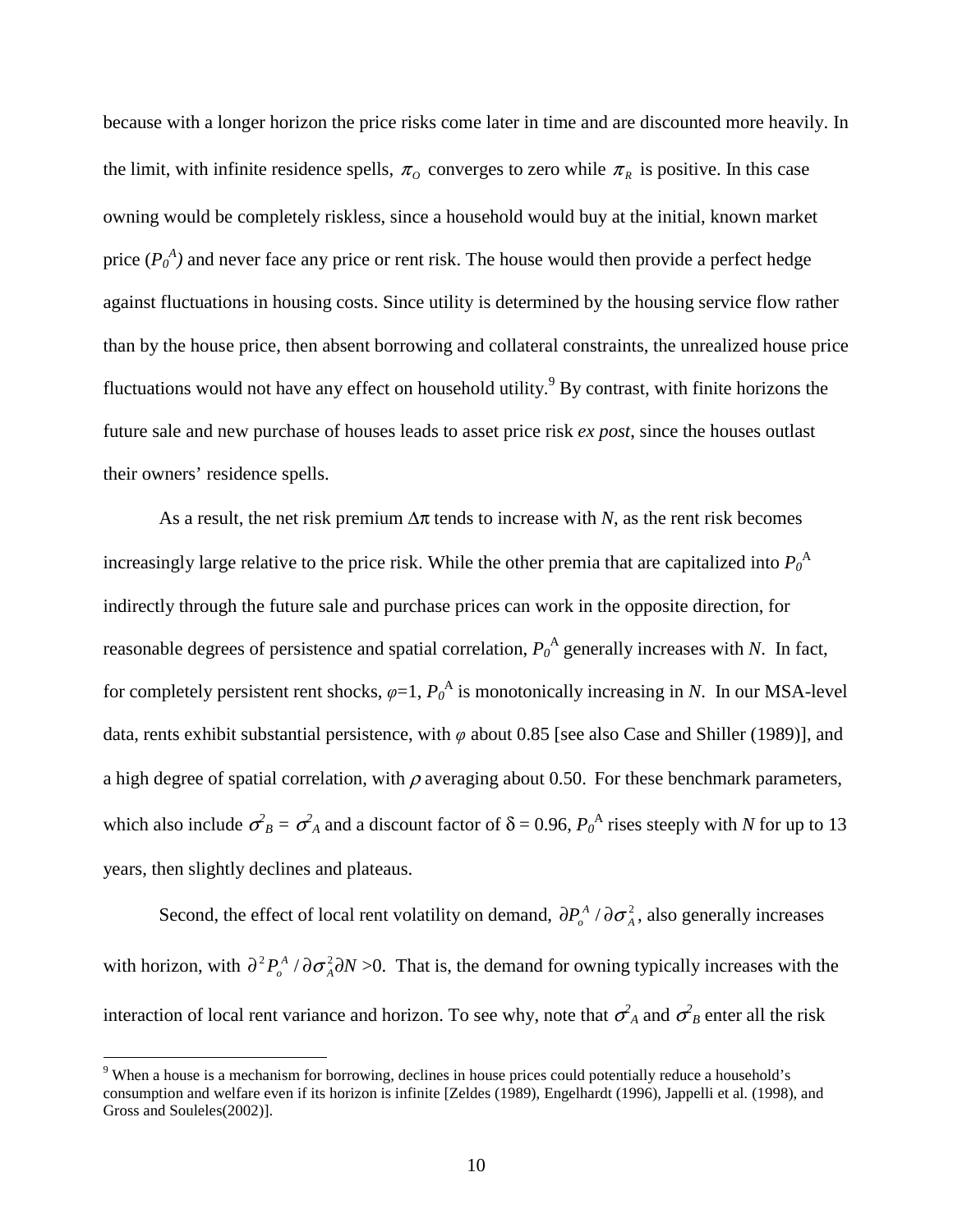premia in RP in equation (1) multiplicatively and separately. Hence,  $\partial P_o^A / \partial \sigma_A^2$  is proportional to the half of RP that is multiplied by  $\sigma_A^2$ , and so the effect of the horizon *N* on  $\partial P_a^A / \partial \sigma_A^2$  is parallel to the effect discussed above of *N* on RP and  $P_0^A$ . For our benchmark parameters,  $\partial P_0^A / \partial \sigma_A^2$  rises steeply with *N* for 25 years, and again then slightly declines and plateaus. Therefore  $\partial^2 P_o^A / \partial \sigma_A^2 \partial N$  is positive for most relevant horizons. Our empirical work will emphasize this interaction result because it will be the one most convincingly identified in our data.

Because  $\partial P_o^A / \partial \sigma_A^2$  generally rises with *N*, greater rent volatility  $\sigma_A^2$  tends to increase demand when *N* is large, as renting at some point becomes riskier than owning. But for small *N*,  $\partial P_o^A/\partial \sigma_A^2$  can be negative. For the benchmark parameters, in our stylized model  $\partial P_o^A/\partial \sigma_A^2$  is positive so long as the horizon *N* is above four years. More generally, the *average* effect of rent volatility on demand might possibly be small in magnitude and even ambiguous in sign, depending on the horizon of the marginal household.<sup>10</sup>

Finally, greater spatial correlation  $\rho$  in house prices reduces the net risk of owning, justifying higher house prices, *ceteris paribus*. In equations (4) and (A2), with  $\sigma_B^2 = \sigma_{A}^2$ ,  $\pi_o$  monotonically declines with increases in  $\rho$ , and as a result  $\partial P_o^A/\partial \rho$  is positive. This occurs because, to the degree that housing costs in A and B are correlated, the price risk from selling the house in A is undone by the price paid for the new house in B. To see this, equation (4) can be generalized to allow for spatial correlation in housing costs, with *ρ>0:* 

$$
\pi_o \equiv \frac{\alpha}{2} \kappa^2 \Big[ \delta^{2N} (1 - \rho)^2 \big( \sigma_A^2 + \sigma_B^2 \big) + \delta^{4N} \big( \rho^2 \sigma_A^2 + \sigma_B^2 \big) \Big]
$$
(6)

The resulting cross-sectional "natural" hedge is captured by the new  $(I-\rho)^2$  factor, which reflects

<sup>&</sup>lt;sup>10</sup> The conclusions are qualitatively similar on setting  $\sigma_A^2 = \sigma_B^2 = \sigma^2$  and analyzing the effects of "national" increases in rent volatility on demand:  $\partial P_o^A / \partial \sigma^2$  and  $\partial^2 P_o^A / \partial \sigma^2 \partial N$ .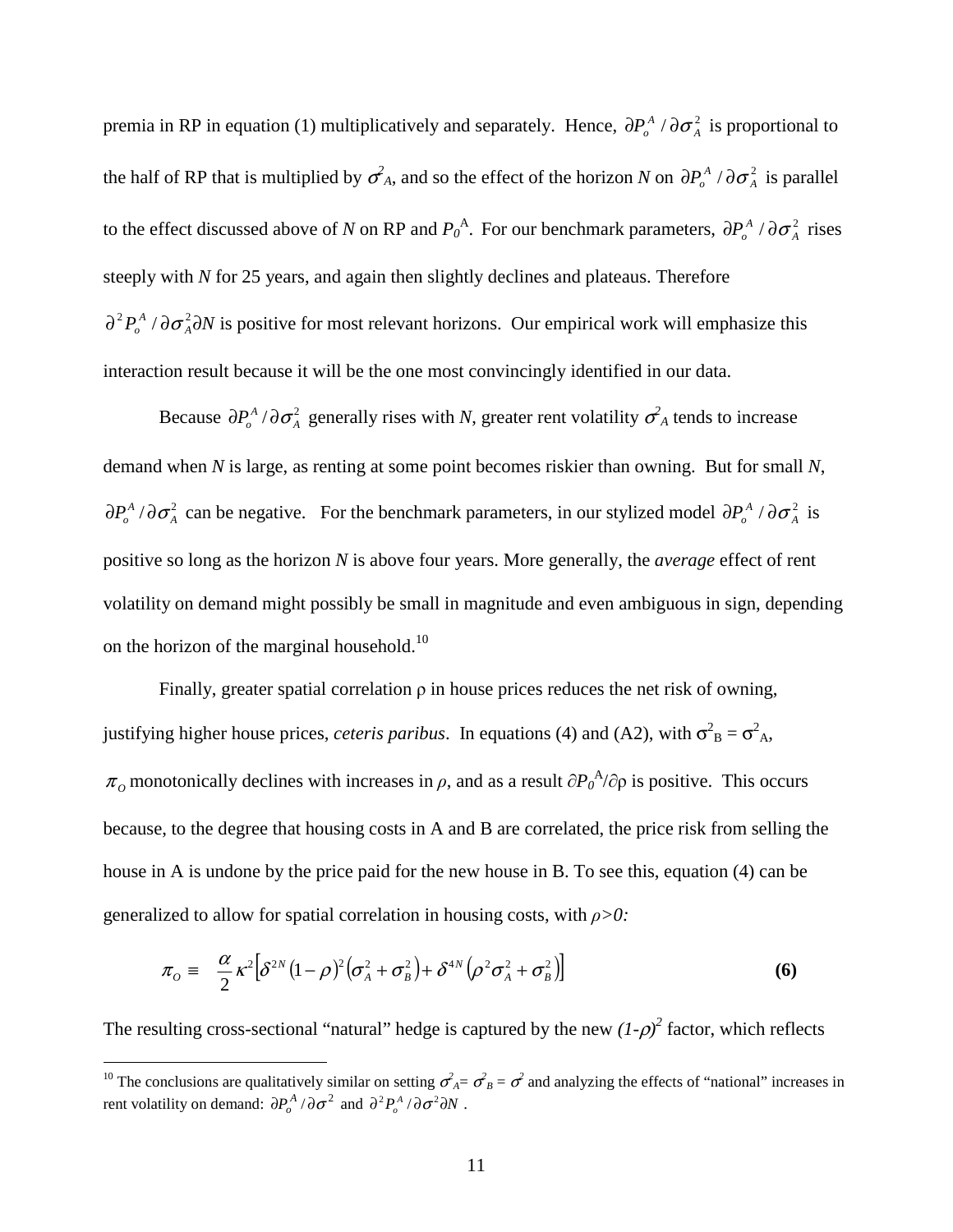the offsetting sale and purchase risks at *N*. With perfect correlation of  $\rho$ =1, the shocks to  $P_N^A$  and  $P_N^B$  completely cancel each other out, because the sell-in-A/buy-in-B transaction at *N* is a complete wash. For example, with  $\rho=1$  and  $\sigma_A^2 = \sigma_B^2$ , equation (6) reduces to  $\pi_o \approx \frac{\alpha}{2} (\delta^{4N} \sigma_B^2)$ , reflecting only the subsequent terminal sale price risk from  $P_{2N}^B$ . (The new  $\rho^2 \sigma_A^2$  term in equation (6) reflects the contribution of the additional location-A rent shock  $\eta_{2N}^A$  on  $P_{2N}^B$ , which is offset by the scaling factor  $\kappa = I/(I + \rho^2)^{1/2}$  when  $\sigma_B^2 = \sigma_{A}^2$ .

More generally, as  $\rho$  increases, the sale/buy transaction becomes more of a wash sale, which effectively extends the owner's horizon, and so reduces the asset price risk. Thus, even with finite residence spells, if an infinitely lived household moves across perfectly correlated locations, or in a dynastic setting, if each generation passes on the house for its descendents to live in, the effective horizon would again be infinite. Even if a household sells its house at death, if it bequeaths the proceeds to its descendents and they use the inheritance to buy another house in the same or correlated market, the effective horizon is again longer.

Allowing rents to be persistent with  $\varphi$ >0 introduces another, intertemporal natural hedge, evident in equation (A2). For example, if prices in B turn out to be high when the household buys in year *N*, the offsetting sale price in year *2N* would also be expected to be high, dampening the overall effect on the cost of owning.

The conventional view that housing is very risky can be seen as a special case of this model, under the assumption of short horizons *N* (or ignoring rent risk altogether) and low spatial correlation  $\rho$ . In this case, the asset price risk is very salient and the rent risk is relatively less important. But empirically, spatial correlation is significant and many households have long horizons, in which case the asset price risk becomes smaller and the rent risk more important. For households with even moderate horizons, the rent risk may dominate.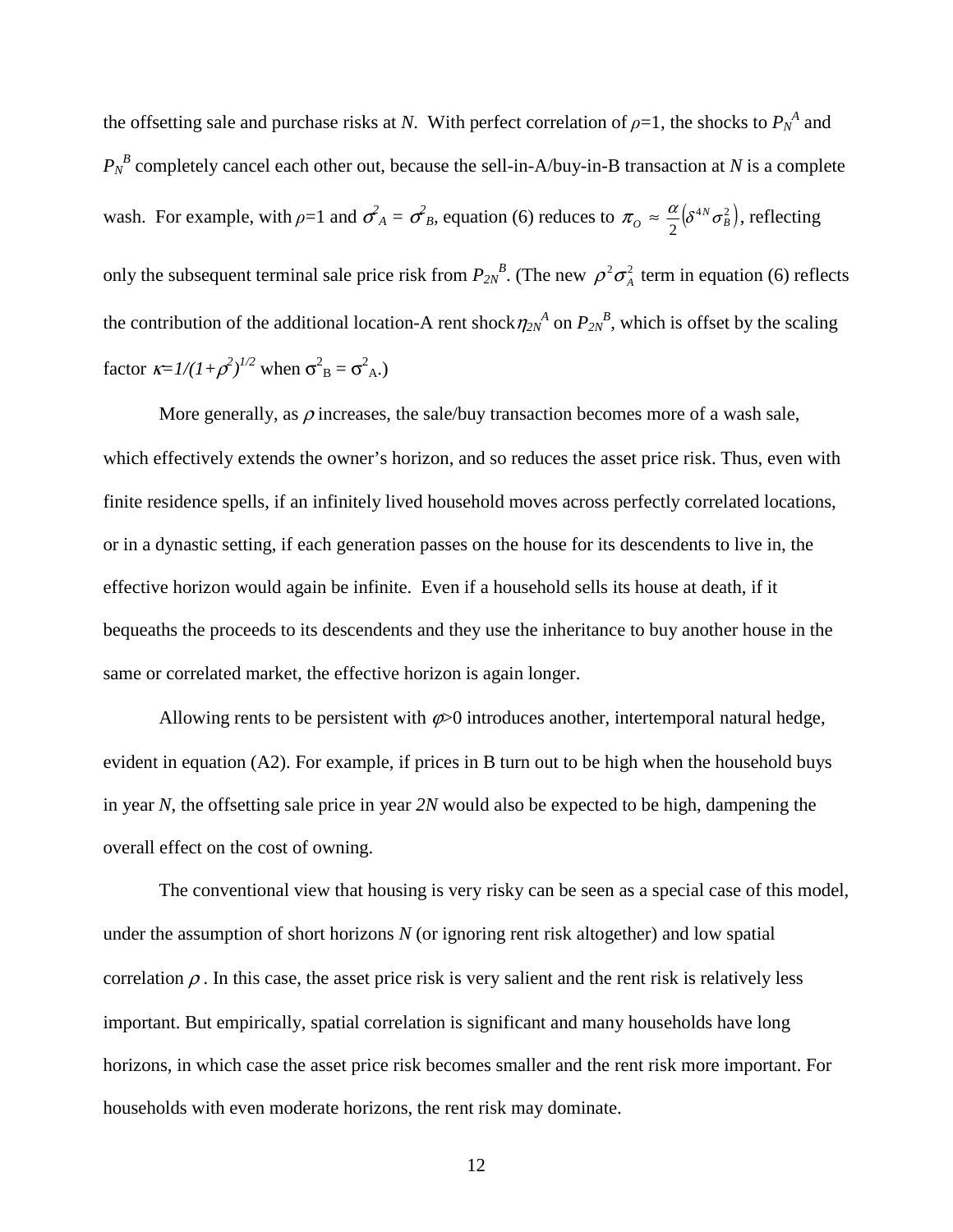This analysis assumed that households do not adjust the size of their housing consumption bundles on moving. If we allowed such adjustments, house price fluctuations could actually increase owners' utility. Consider, in a partial equilibrium setting without adjustment costs, the consumption bundles that a household could choose if house prices fluctuate, using a revealed preference argument. If house prices rise, an infinitely-lived household could stay in its existing house and maintain its original level of utility; or, it could sell its appreciated house, purchase a smaller house, and use the remaining proceeds to consume more non-housing goods, if doing so makes it better off. Conversely, if house prices fall, the household could stay in the existing house and maintain its original level of utility, or substitute toward housing by consuming fewer nonhousing goods and buying a bigger house. In either case, by revealed preference, the household is no worse off and might be better off. $^{11}$ 

The analysis also suggests that the aggregate wealth effect from house price fluctuations is likely to be relatively small, in the absence of important borrowing or collateral constraints. Equation (1) implies that, absent changes in risk premia and discount rates, increases in house prices reflect a commensurate increase in the present value of expected future rents, which increases the cost of fulfilling households' short position in housing services. For homeowners with infinite horizons, this increase in implicit liabilities would exactly offset the increase in the house value (their long position), leaving their effective expected net worth unchanged. Even for homeowners with finite horizons who move to uncorrelated markets, every housing transaction is just a transfer between a buyer and a seller. If the propensity to consume out of wealth is similar on average across buyers and sellers, then any resulting wealth effects from house price fluctuations would tend to wash out. This might help explain why studies of the propensity to consume out of

<sup>&</sup>lt;sup>11</sup> We thank Ed Glaeser for this example.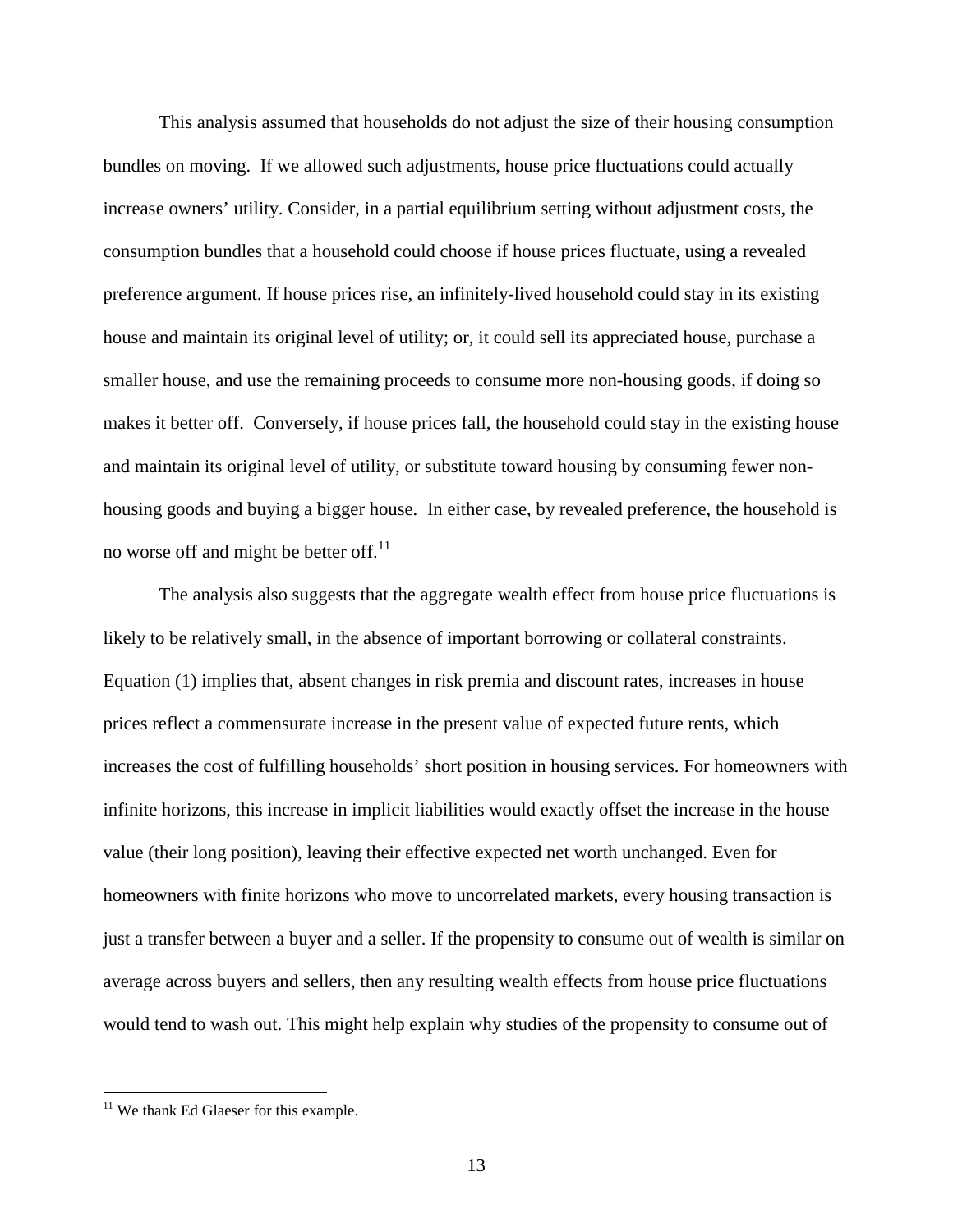housing wealth find smaller effects at the aggregate level than at the micro level.<sup>12</sup>

## **II. Data and variable construction**

 $\overline{a}$ 

To test the implications of the model, we combine data on rents, house prices, and homeownership from multiple sources. Starting at the MSA level, average annual rents come from surveys of "Class A" (top-quality) apartments by Reis, a commercial real estate information company. We derive annual house prices by MSA by inflating each MSA's median house price from the 1990 Census by the corresponding growth rate of the Freddie Mac repeat-sales house price index. Both rents and prices are converted to real dollars using the CPI excluding shelter. After combining the rent and price data, we have complete observations on 44 MSAs from 1981 through 1998.

We use this data to measure the expected growth and volatility of both rents and prices by MSA. For an MSA in a given year *t*, the expected growth rate is the average change in log real rents, or log real house prices, over the prior nine-year period, *t*-1 to *t*-9. These lags shift the effective sample period to *t* = 1990-1999. Rent variance is computed using the within-MSA annual differences between the actual log rent and the calculated average growth rate over the prior nine years, and is expressed as a percentage of the base rent. Using rent volatility to measure rent risk is analogous to using income volatility to measure income risk, as in the portfolio choice literature [e.g., Heaton and Lucas (2000)].

At the household level, homeownership and other demographic information comes from the

<sup>&</sup>lt;sup>12</sup> See Case, Quigley, and Shiller (2003) and Skinner (1996). Indeed, bringing renters back into the picture can potentially reverse the conventional logic regarding wealth effects. Consider an increase in house prices that is due to an exogenous increase in expected future rents. Renters (either current renters or future renters depending on the timing of the rent increases) would experience a negative wealth effect due to the increased housing costs. So it is possible for aggregate consumption to *decline* at the same time that house prices rise, especially if the asset-price effect on the buying and selling households is approximately a wash. See also concurrent research by Bajari, Benkard, and Krainer (2003).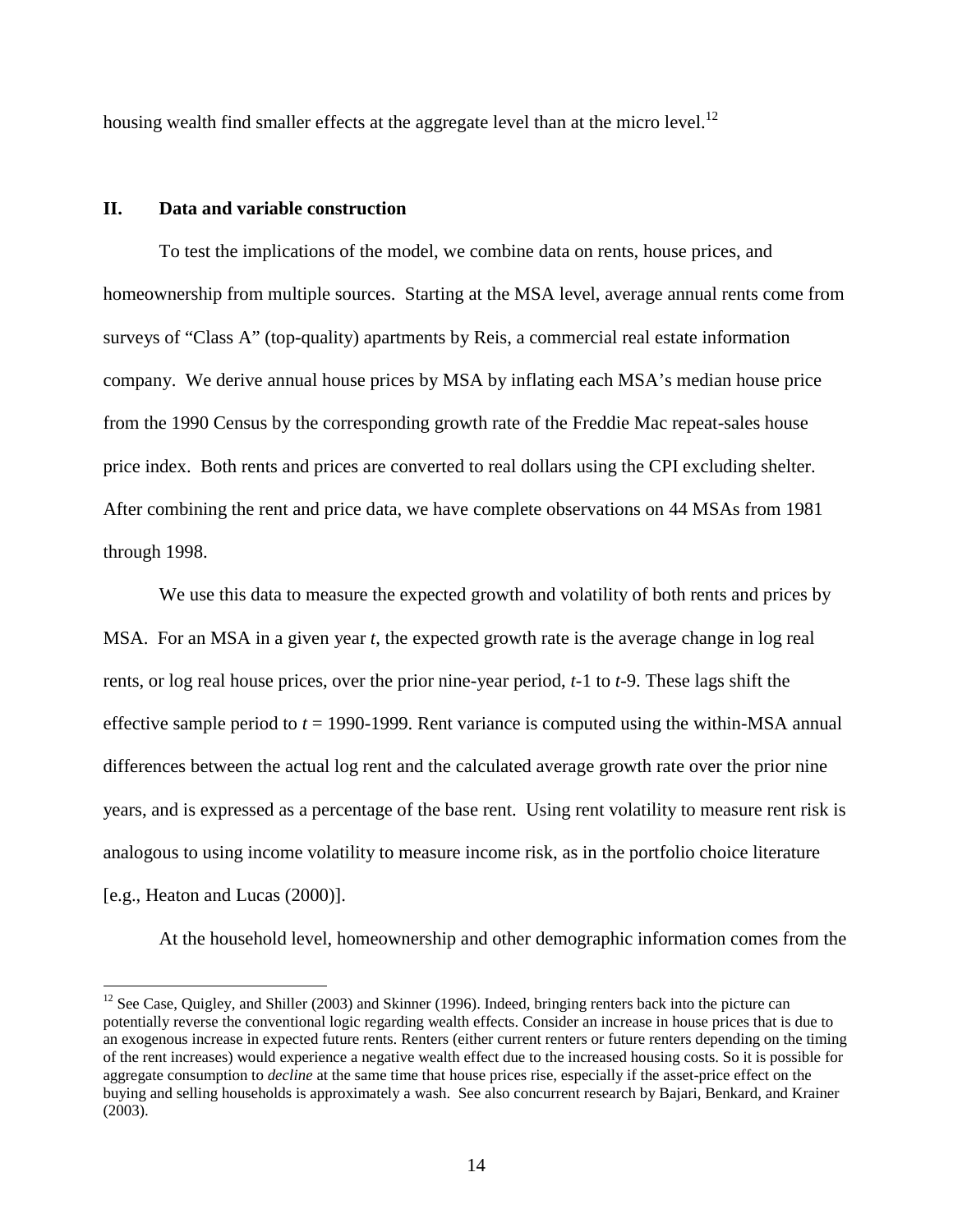1990 and 1999 Current Population Survey (CPS) March Annual Demographic Supplements, and is matched to the MSA data.<sup>13</sup> In addition, we impute the probability of a household's staying in the same residence (whether rented or owned) for another year, P(STAYS), as the proportion of households in the same age-occupation-marital status cell (excluding the household in question) that did not move in the previous year. $14$ 

Table 1 presents summary statistics for the data. Rent risk is quite substantial. Between 1990-1998, the average (across and within MSAs) standard deviation of real rent was 2.9 percent per year, almost half the volatility of real house prices. Sixty percent of the households in our sample own their homes, and they typically pay nearly 16 times the MSA's annual median apartment rent for them.15 Much of the variation in these statistics is attributable to cross-sectional differences across the 44 MSAs. For instance, the volatility of rent ranges from 1.4 percent standard deviation in Fort Lauderdale to 7.2 percent in Austin.

For some variables we report separately the means for the top and bottom halves of their distributions, corresponding to how we will group the data in our empirical work. Households who live in "high" rent variance MSAs have a standard deviation of real rent of 4 percent, twice that of those in "low" rent variance MSAs. At the bottom of the table, on average 84 percent of the CPS households did not move in the last year. However, 25 percent (= 1−0.749) of the "mover" households – those below the median in the imputed probability of not moving – moved in the last

<sup>&</sup>lt;sup>13</sup> We start with more than 110,000 CPS households. Nearly 70,000 are excluded because they do not live in one of our 44 MSAs. Approximately 500 more drop because the household head is under the age of 25, or income or mobility information is missing, yielding a net sample size of 40,274 households.

 $14$  For the imputation, we use the entire CPS sample of households, excluding those with heads under the age of 25 or in the military. We form cells, by year, with households within one of seven 10-year age brackets (25-34, 35-44, 45- 54, 55-64, 65-74, 75-84, and 85-94), 16 occupations (the CPS's "major occupation" code), and seven marital statuses (the CPS marital statuses (the CPS marital statuses). As is customary, we use the age and occupation of th

<sup>&</sup>lt;sup>15</sup> One reason that owner-occupied housing commands a large multiple over rents is that the median house price reflects a greater quantity of (or, equivalently, "nicer") housing than does the average apartment rent. As long as the difference between the amount/quality of housing in the median house and in the average apartment does not spuriously vary across MSAs over time in a way that is correlated with rent variance, it will not affect our estimation.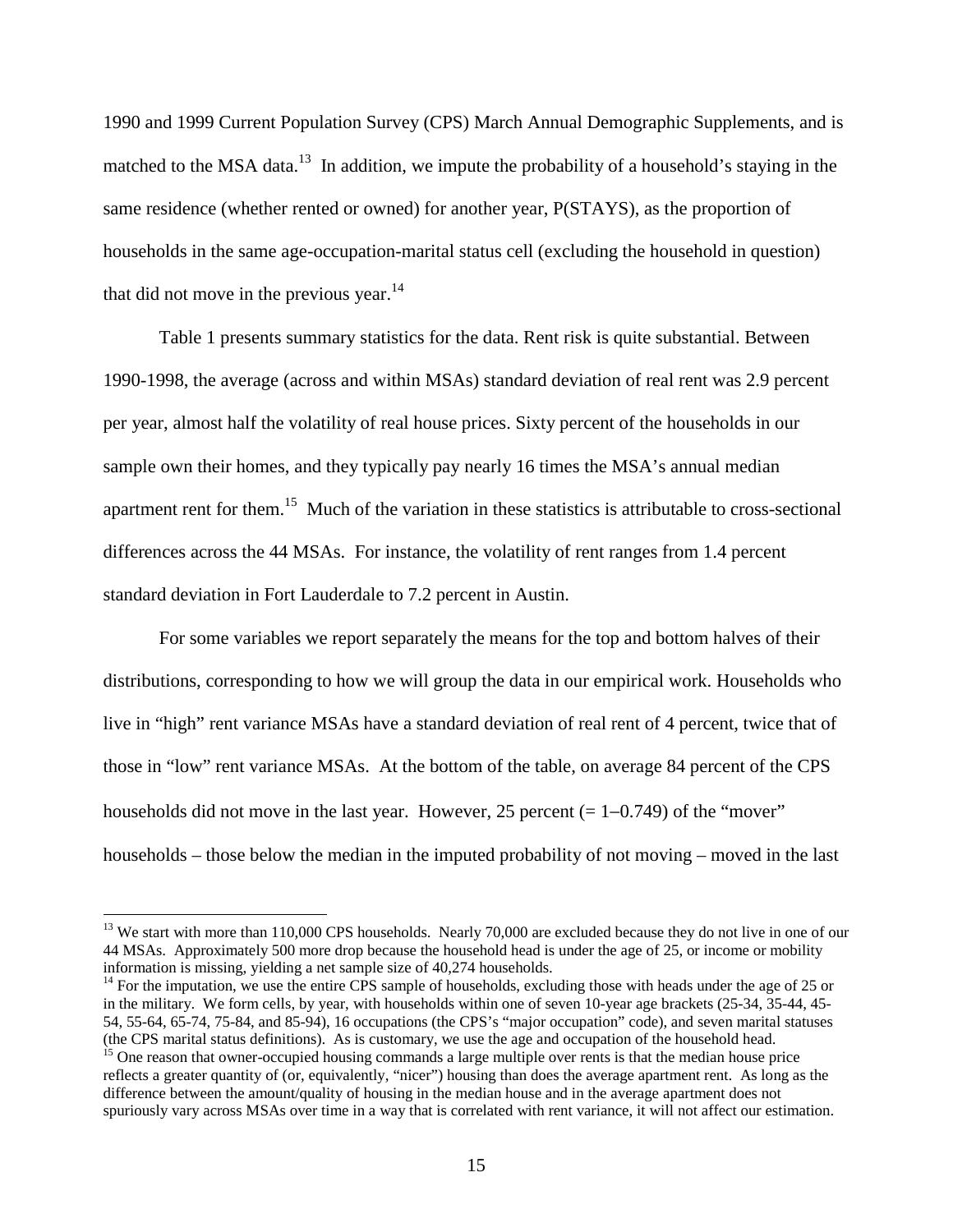year, while only 6.4 percent of the "stayer" households – those above the median – moved.

## **III. Empirical methodology and results**

In this section, we empirically examine three key implications of our model. First, we estimate the effect of net rent risk on the demand for home owning across MSAs. We examine the effect on both homeownership rates and house prices, since the channel through which demand operates depends on the elasticity of supply.16 While the average effect is theoretically ambiguous in sign, since it depends on the marginal household, using MSA-level data we find that house prices, normalized by rents, do significantly increase with the volatility of local rents.

Second, using household-level data, we find that within MSAs, the probability of home owning increases with a household's expected horizon in its home. However, the demand for owning can increase with horizon not only because of the rent-risk mechanism, but also because of other unobserved factors correlated with horizon. For instance, demand will also increase with horizon because of fixed moving/transactions costs associated with buying and selling a house that households prefer to amortize over longer stays.

To avoid such factors, we focus on a third implication: whether the probability of owning increases with the interaction of local rent volatility and expected horizon. This interaction effect will isolate the role of net rent risk from other unobserved factors that affect both ownership demand and either horizon or rent volatility separately. We find a significant effect for both the general population, measuring expected horizon by the probability of not moving, and also for the elderly, measuring horizon by age, a proxy for their expected remaining lifetime.

*III.1 The effect of net rent risk on home ownership rates* 

 $16$  There is no consensus in the literature regarding the magnitude of the elasticity of supply. See e.g. Bruce and Holtz-Eakin (1999), Sinai (1998), Capozza, Green, and Hendershott (1996), and Glaeser and Gyourko (2004).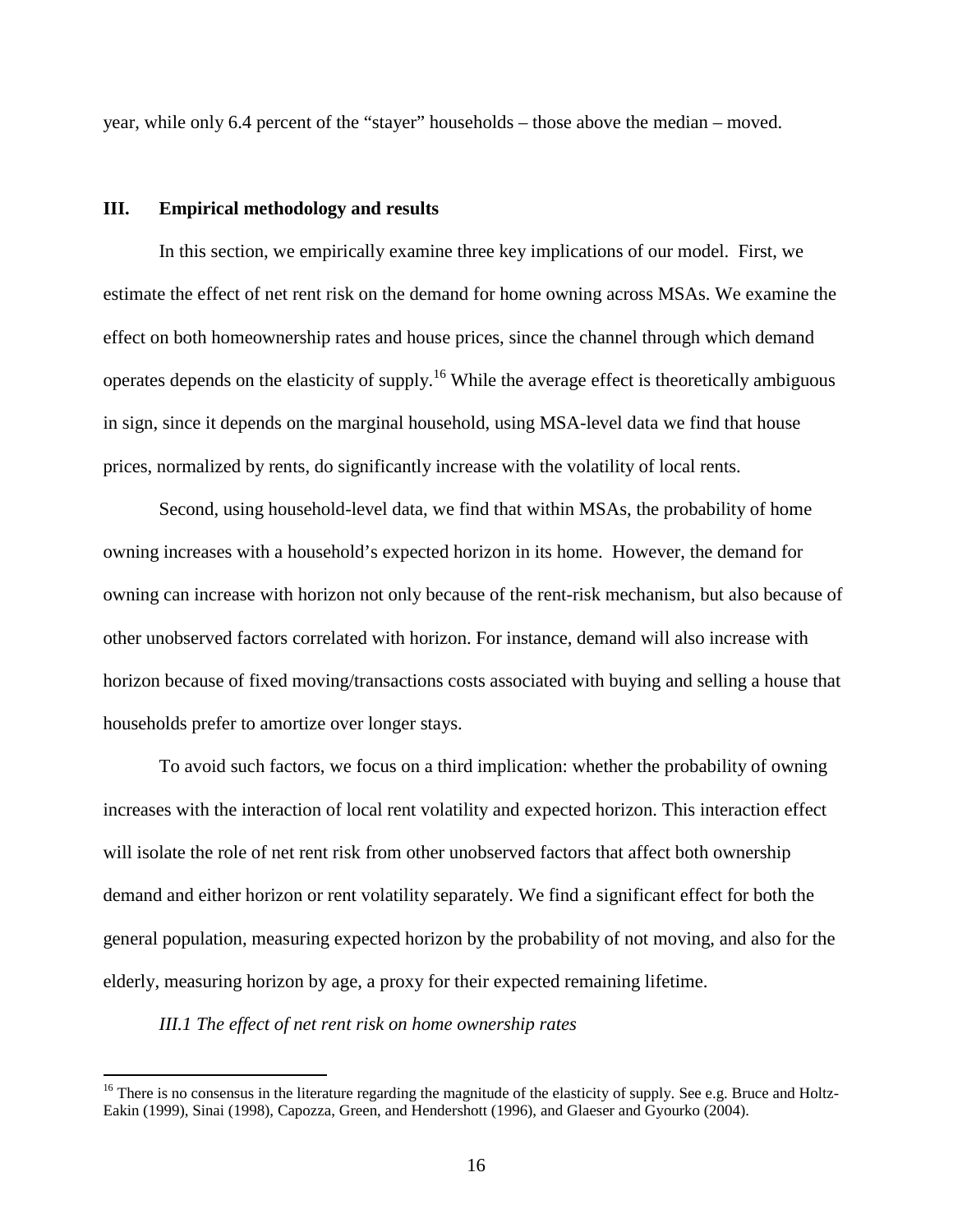We first test whether net rent risk affects the probability of home owning, both across and within MSAs. Our baseline specification regresses whether a household is a homeowner on local rent volatility  $(\sigma_r)$ , a measure of expected horizon  $(N)$ , and the interaction of the two  $(N \times \sigma_r)$ . Specifically, we estimate probit models of the following form using household level data from the 1990 and 1999 CPS:

$$
OWN_{i,k,t} = \beta_0 + \beta_1 f(\sigma_r)_{k,t} + \beta_2 g(N)_{i,t} + \beta_3 f(\sigma_r) \times g(N)_{i,k,t} + \theta X_i + \psi Z_{k,t} + \zeta_t + \varepsilon_{i,k,t}
$$
 (7)

where *i* indexes the household, *k* the MSA it lives in, and *t* the year. OWN is an indicator variable that takes the value one if the household owns its house and zero otherwise. The standard deviation of rent in market *k* is denoted by  $\sigma_{r,k}$  and is computed over 1980-1989 for the 1990 observations and over 1990-1998 for the 1999 observations. In the reported results, the functions *f(x)* and *g(x)* generally take the form of indicator variables that are equal to one when the corresponding variable *x*, whether rent volatility or horizon, is greater than its sample median. The results are robust to entering the variables linearly.  $X_i$  is a vector of household level controls including log income and dummy variables for race, education, occupation, 10-year age categories, and marital status.  $Z_{k,t}$  is a vector of MSA-level controls including the average rent and median house price in the preceding year, and the average real rent growth and house price growth rates over the preceding nine years. A dummy for 1999 is included to control for the year-specific factor *ζt*.

We use various proxies for the expected horizon  $N$  in a house, starting with  $P(STAYS)_{i,t}$ , the imputed probability that household *i* does not move during year *t.* We first investigate the effect of net rent risk on homeownership for the average household in an MSA, by leaving out the interaction term  $f(σ<sub>r</sub>) * g(N)$  and testing whether the estimated coefficient on rent volatility,  $β<sub>1</sub>$ , is positive. The estimated marginal effects are reported in column (1) of Table 2. Since a number of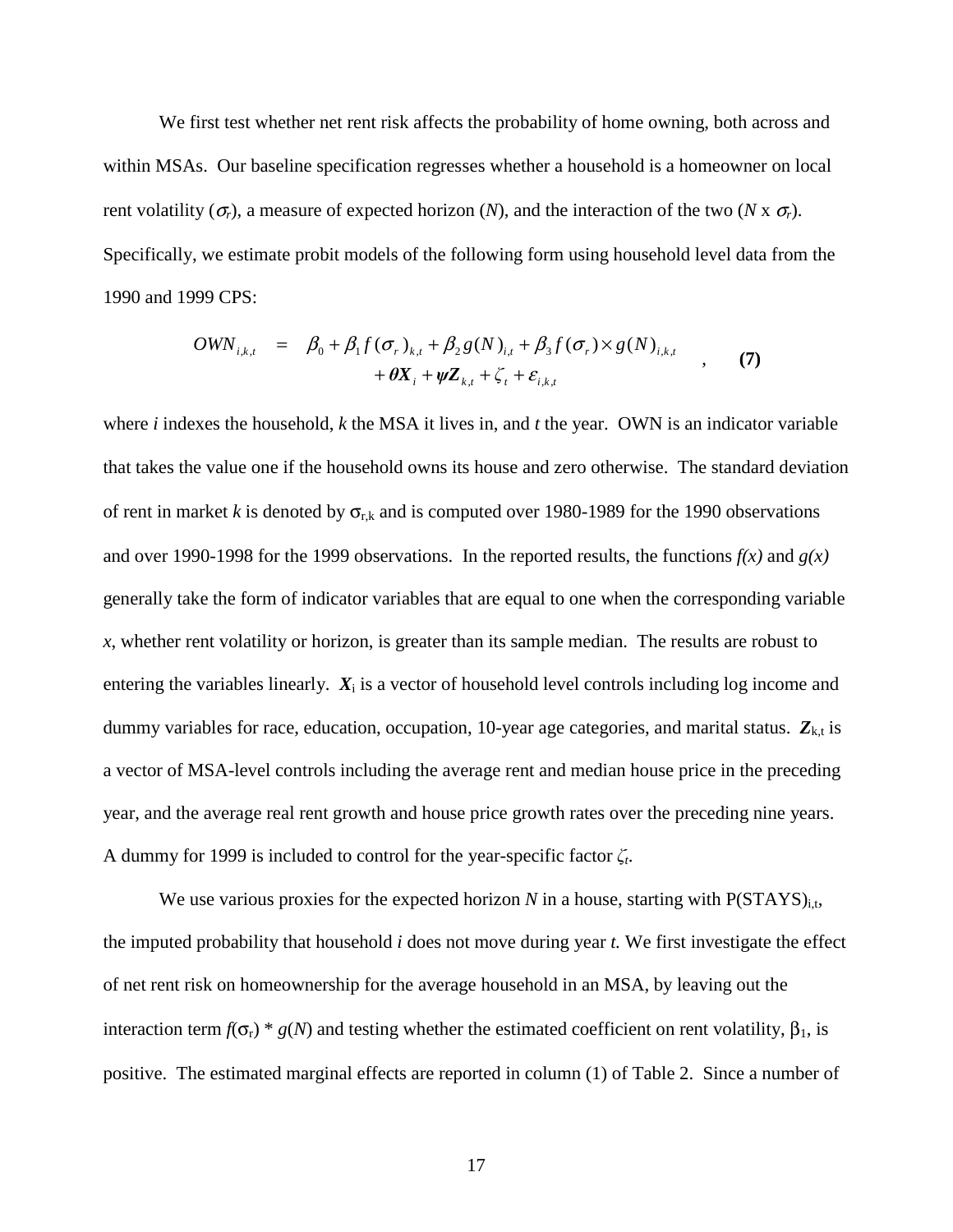the independent variables, including  $\sigma_{r,k}$ , vary only across markets within a given year, in column (1) we correct the standard errors to account for the correlated shocks within MSA x year cells.

We find that the average household in a high rent variance MSA is only slightly more likely to be a homeowner than one that lives in a low rent variance MSA, by  $\beta_1 = 2.8$  (2.4) percentage points. This statistically insignificant result could mean that the gross rent and asset price risks largely offset each other for the sample households with average expected horizons, in which case there would be little average net effect on either ownership rates or prices. However, below we find the average effect of net rent risk is significantly capitalized into house prices, suggesting that the result here instead reflects relatively inelastic supply. Unsurprisingly, households with long expected horizons are more likely to be homeowners. The estimated coefficient  $\beta_2$  implies that households with the longest horizons, or "stayers", are 3.6 percentage points more likely to own their homes than are "movers." This result could, of course, partly reflect transaction costs or other omitted variables that are correlated with horizon.

The more compelling test of the rent hedging benefit of owning focuses on  $\beta_3$  and the interaction of rent risk and expected horizon. The difference in the probability of home owning between longer and shorter expected horizon households should increase with the rent variance, so  $\beta_3$  is expected to be positive. In addition, while unobserved MSA-level characteristics could potentially bias the coefficient  $\beta_1$  on rent variance alone,  $\beta_3$  should still be consistent since it depends only on the interaction of household-level characteristics with the MSA-level rent variance. The interaction term is set to one if a household both lives in an MSA with a standard deviation of rent above the median and also is above the median in expected horizon.

In column (2), the estimate of  $\beta_3$  is indeed positive and statistically significant. Compared to the difference between "stayers" and "movers" in low rent variance MSAs, "stayers" in high rent

18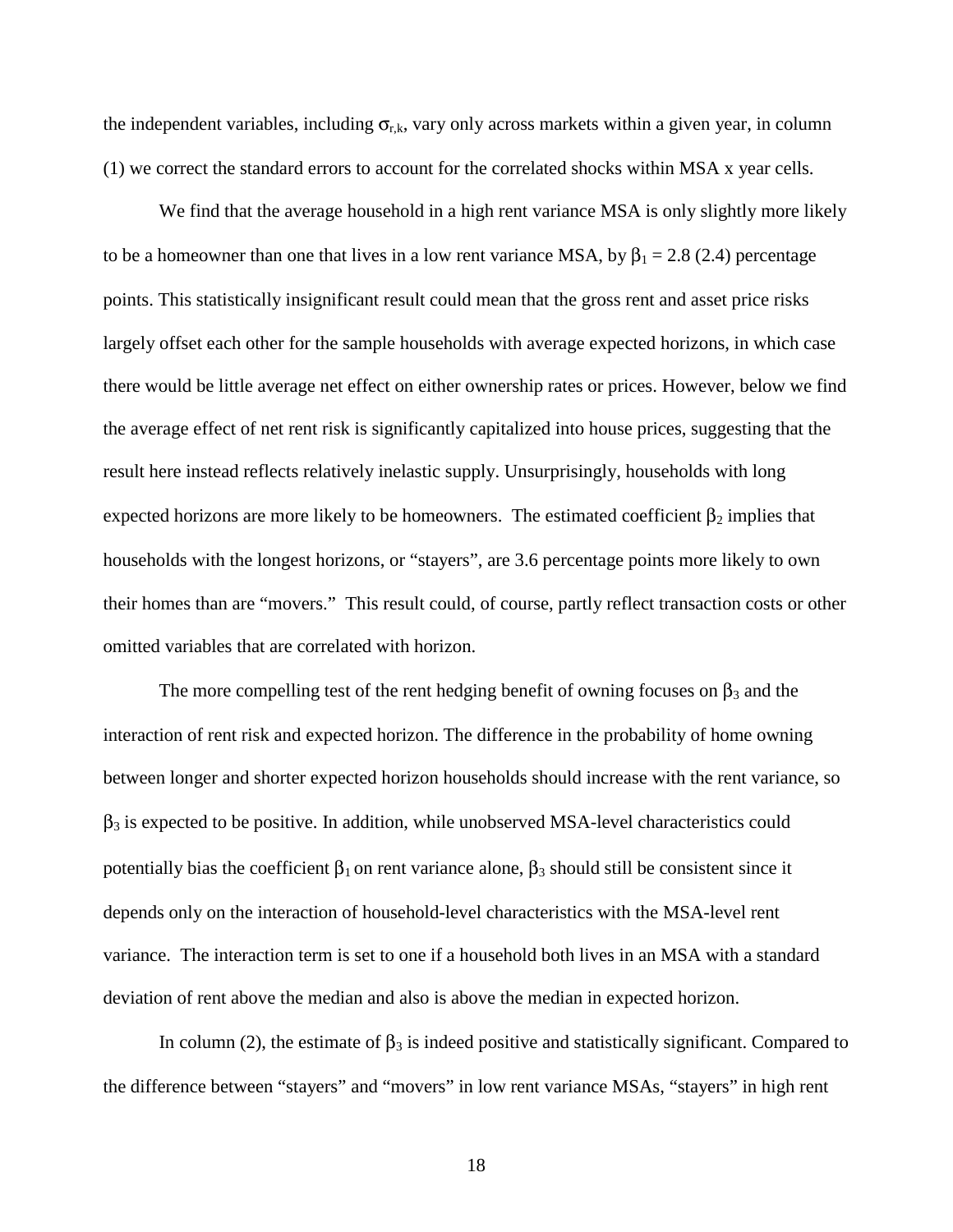variance MSAs are 4.2 percentage points more likely to own their home than "movers" in the same places. Relative to the 2003 national average probability of home owning of 68 percent (which increased by only about 3.5 percentage points over the prior 20 years), this is also an economically significant effect. For comparison, based on the estimate of  $\beta_1$ , the below-median horizon households (with an average horizon of about four years) are less than one percentage point more likely to own their home if they live in a high rent variance MSA.

To control for unobserved MSA characteristics, column (3) includes MSA x year dummies, at the expense of not identifying purely MSA-level factors such as (uninteracted)  $\sigma_{rk}$ . This specification compares homeownership probabilities of long- and short-horizon households *within* each MSA. The estimated coefficient  $\beta_3$  on the interaction term declines in magnitude to 2.9 (1.1) percentage points, but remains statistically significant.

These results are robust to a number of sensitivity checks, including controlling separately for house price volatility, and measuring P(STAY) as the probability of not moving out of the county, to distinguish moves more likely going to relatively uncorrelated housing markets.<sup>17</sup>

An alternative measure of horizon is, for the elderly, their expected remaining lifetime. As the elderly approach the end of their lives, they expect to face fewer rent shocks, and their asset price risk is closer at hand (and is especially salient if they want to bequeath the monetary proceeds from selling their home at death to their children). According to the model, the decline in the probability of homeownership with age should be steepest in high rent variance MSAs. Other mechanisms affecting the age-ownership profile are unlikely to be systematically different in high

<sup>&</sup>lt;sup>17</sup> The reported specifications do not separately control for house price volatility because it is just an endogenous function of rent volatility. Equations (7) and (8) appropriately capture the net effect of both risks. The results also are robust to measuring *N* as  $1/(1-P(STAYS))$ , to interacting P(STAYS) with all the observable MSA characteristics (and the year dummy), and to controlling for the correlation of rents and income. We do not focus on the across-county probability of moving because the CPS does not identify which county a household moves to; rather, only whether the household came from outside the current county. Additional empirical specifications are reported in the working paper version of this paper.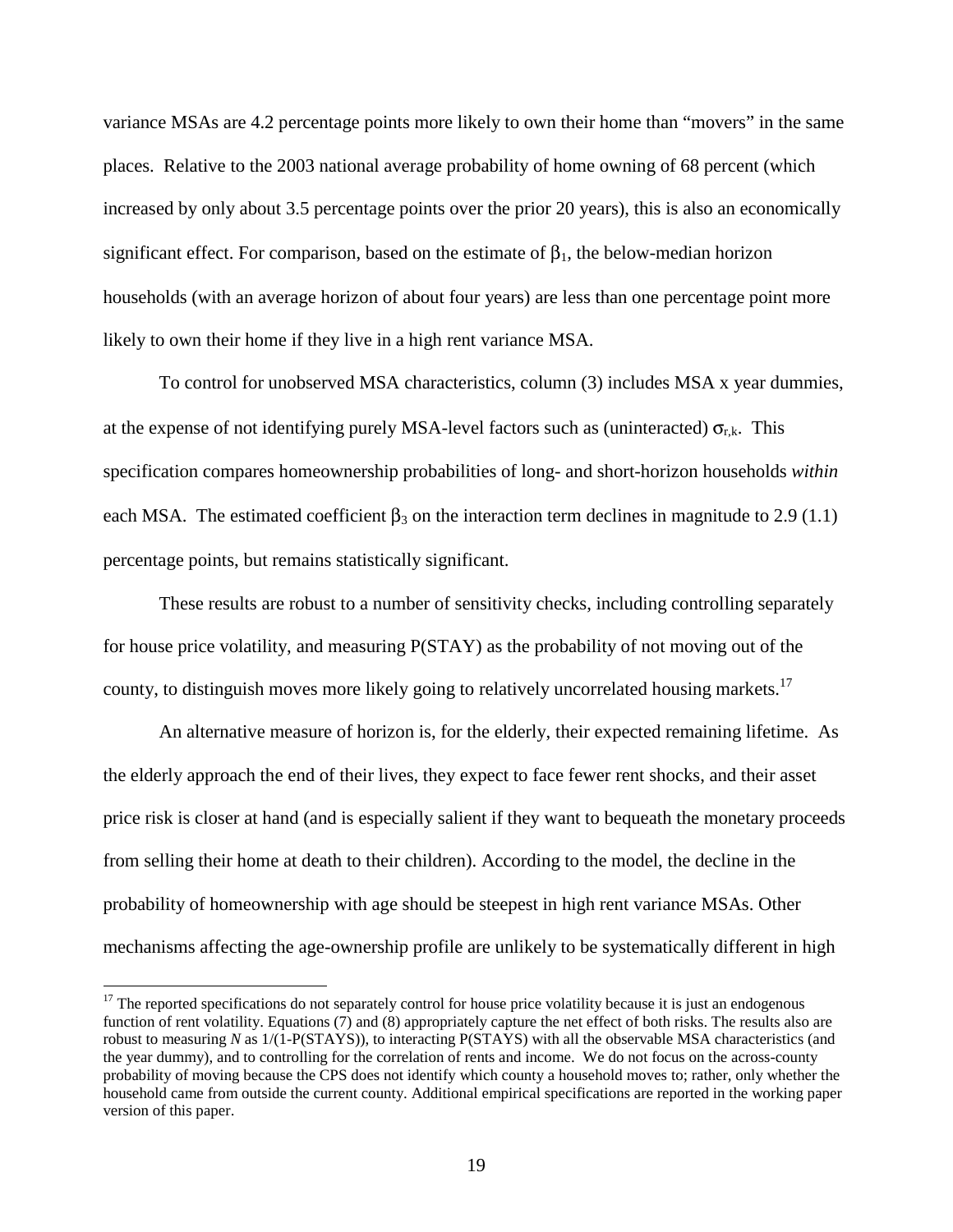and low rent volatility MSAs.

 $\overline{a}$ 

This effect of rent volatility can be seen directly in the unconditional homeownership rates by age. Using the pooled 1990 and 1999 CPS cross-sections, we divided our 44 MSAs into highand low-variance markets depending upon whether they were in the top quartile of rent variance or below the median, and used a kernel regression to compute the homeownership rate by age in both sets of markets. The result appears in Figure 1. The probability of homeownership is generally larger in high rent-variance MSAs than in low variance MSAs, and declines with age starting around age 65. The probability does indeed fall faster for households in high rent variance MSAs.<sup>18</sup>

We repeat the analysis of column (3) now for the elderly, limiting the sample to households over the age of 60, and using the age of the household's head as an inverse proxy for expected horizon, with a high age corresponding to a shorter horizon. To more sharply identify the effect of rent risk given the smaller sample,  $f(\sigma_r)$  is equal to one if the MSA is in the top quartile of rent variance and zero otherwise.

 The results, reported in column (4), are consistent with the rent hedging mechanism. In particular, the coefficient  $\beta_3$  on the interaction term is significantly negative, implying that homeownership declines more rapidly with age in high rent variance MSAs. Relative to people over 60 in low rent variance MSAs, the probability of homeownership for people over 60 in high rent variance MSAs falls by 0.29 (0.14) percentage points more per year of age.

In addition to increasing with horizon, a household's effective net rent risk is likely to increase with the importance of housing costs in its budget. We measure this by the ratio of the average rent in the MSA to actual household income, *r/Y*. We use MSA-level rent instead of the

<sup>&</sup>lt;sup>18</sup> The difference in homeownership probabilities between high and low variance MSAs peaks at around age 60, perhaps because the elderly are more risk averse than younger households (a level effect). We focus on how these probabilities decline with remaining lifetime (a slope effect) for the elderly; for younger households, remaining lifetime and horizon do not coincide as closely.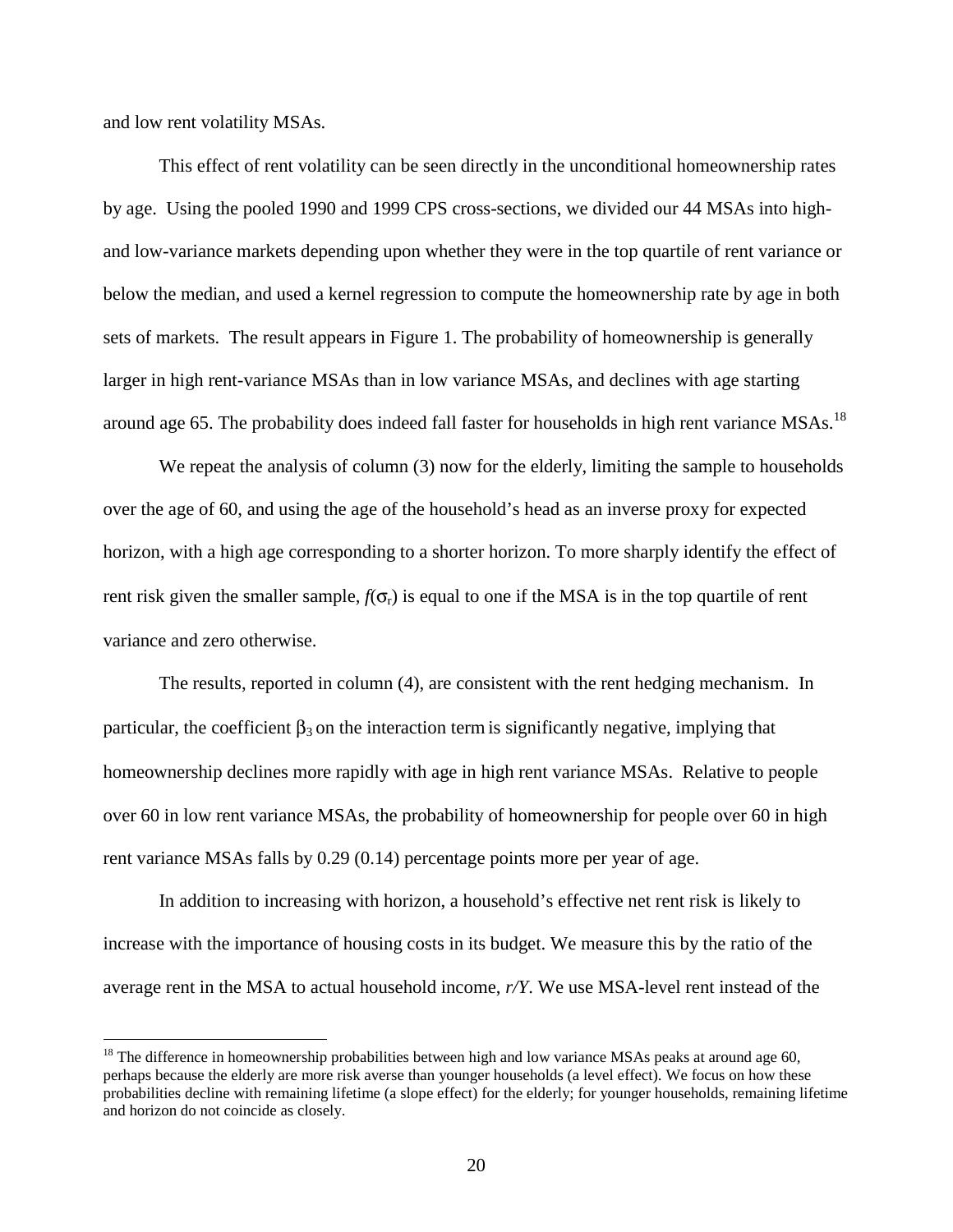household's own rent since the former is exogenous to the household and is defined even for homeowners. Households for whom housing is a larger portion of their budget might be more sensitive to net rent risk since they are implicitly taking a larger gamble. If so, homeownership rates should be highest among those with high rent-to-income ratios, long expected horizons, and high rent volatility (i.e., interacting all three terms,  $r/Y \times N \times \sigma_r$ ). We test this "budget share" hypothesis by dividing the sample based on *r/Y*, and fully interacting it with the variables of interest. High rent variance and "stayer" households are again defined relative to their respective medians, and high rent-to-income households are those in the top quartile.

 In column (5), we find that the coefficient on the triple-interaction term is positive and significant: being a long-horizon household, with a large budget share, in a high rent variance MSA, raises the probability of homeownership by 5.4 percentage points relative to other households. This specification controls for unobservable differences between movers and stayers, high rent variance MSAs and low variance MSAs, and high rent-to-income and low rent-to-income households, as well as the corresponding pairs of binary interactions.

#### *III.2 The effect of net rent risk on the price-to-rent ratio*

Turning to house prices, we examine the effect of net rent risk on the price-to-rent ratio. Using this ratio controls for shocks to the overall housing market, which impact both owneroccupied and rental housing. In markets where rent volatility is greater (assuming the supply of owner-occupied housing is not fully elastic), we would expect to see a larger price-to-rent ratio, as prices capitalize the additional value of the rent hedging benefit of owning above and beyond the expected present value of the housing service flow.

We estimate the following equation using OLS on the MSA-level panel data for 1990-98:

$$
(P/r)_{k,t} = \alpha_0 + \alpha_1 (\sigma_r)_{k,t} + \psi Z_{k,t} + \zeta_t + u_{k,t},
$$
\n(8)

$$
21\,
$$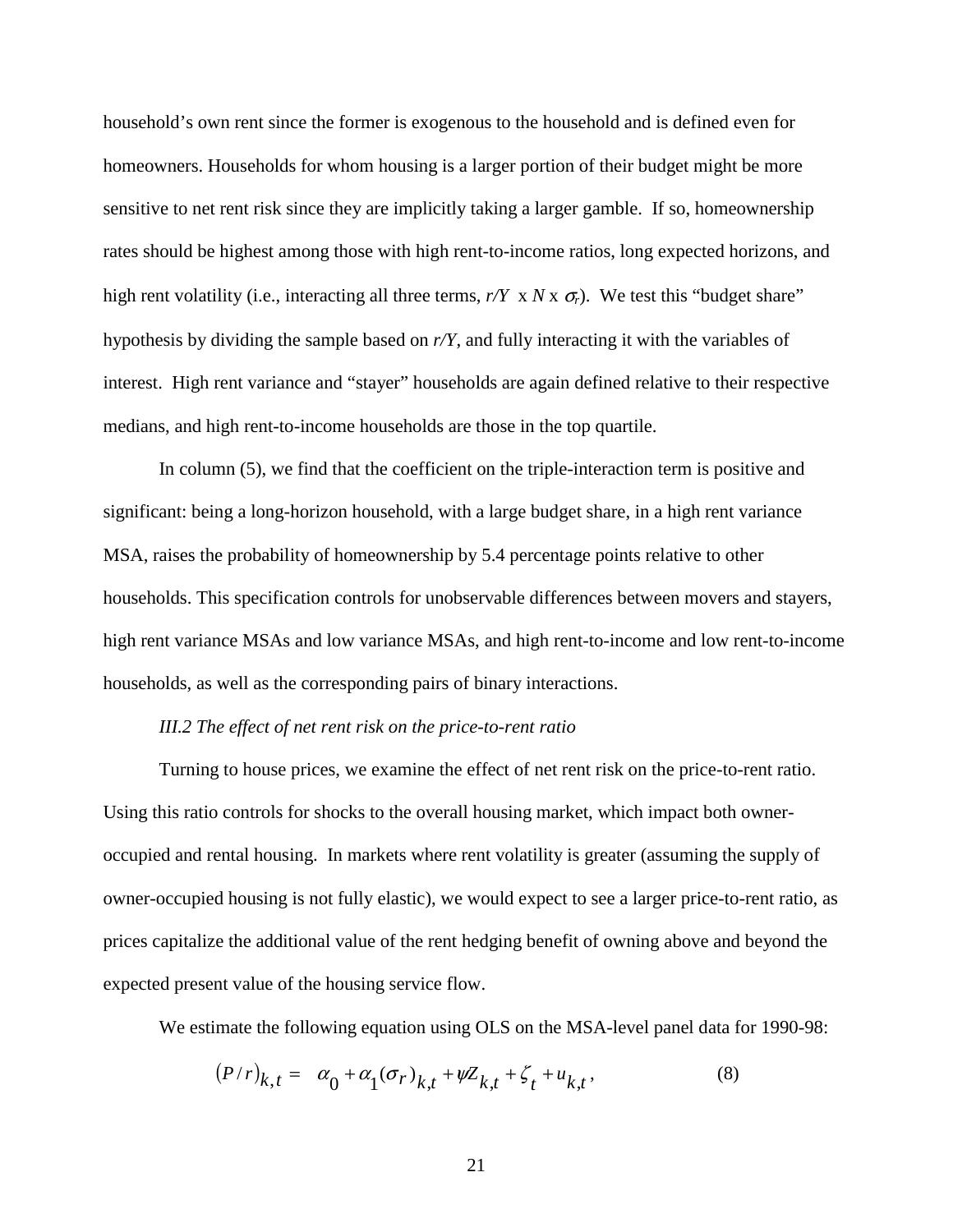where  $(P/r)_{k,t}$  is the price-to-rent ratio in MSA k in year t,  $\sigma_{r,k,t}$  is its standard deviation of rent, and  $Z_{k,t}$  is its growth rate of real rent. According to the model,  $P/r$  should be higher for MSAs with higher expected future rent growth, so  $\psi$  is expected to be positive. The coefficient  $\alpha_1$  will then capture the net rent risk premium. The year dummies **ζ***t* control for differences over time that are common to all MSAs.

In Table 3, house price-to-rent ratios appear to incorporate both expected future rents and the associated risk premia. In particular, MSAs with more volatile rents have significantly greater price-to-rent ratios. As reported in column (1), the estimated coefficient  $\alpha_1 = 34.5$  (11.9) is positive and significant. The estimated  $\psi$  is also positive and significant, at 69.0 (14.7). These price results are consistent with our model and more generally with other asset-pricing models. The last two rows of Table 3 help gauge the economic significance of these results. A one standard deviation increase in  $\sigma_{r,k,t}$  is estimated to increase the price-to-rent ratio by 0.62. Since the mean price-to-rent ratio is 15.7, this amounts to a 3.9 percent rise in house prices, holding rents constant.

 Column (2) incorporates MSA dummies, and so uses the within-MSA variation in rent volatility, rent growth, and the price-to-rent ratio over time to identify the rent hedging mechanism. (Recall that the rent variance  $\sigma_{r,k,t}$  and (rent growth)<sub>k,t</sub> within an MSA change over time as the rolling window over which we compute them moves.) The results are qualitatively similar to the previous ones though smaller in magnitude, which is not surprising considering that only within-MSA variation is being used for identification. A one standard deviation increase in  $\sigma_r$  now increases house prices by 1.3 percent, given rents. Column (3) accounts for MSA level heterogeneity by instead estimating equation (8) in first differences. This specification emphasizes new information that arrives over time, since the difference in the computed rent variance between one year and the previous year is due to adding the most recent year of data and discarding the

22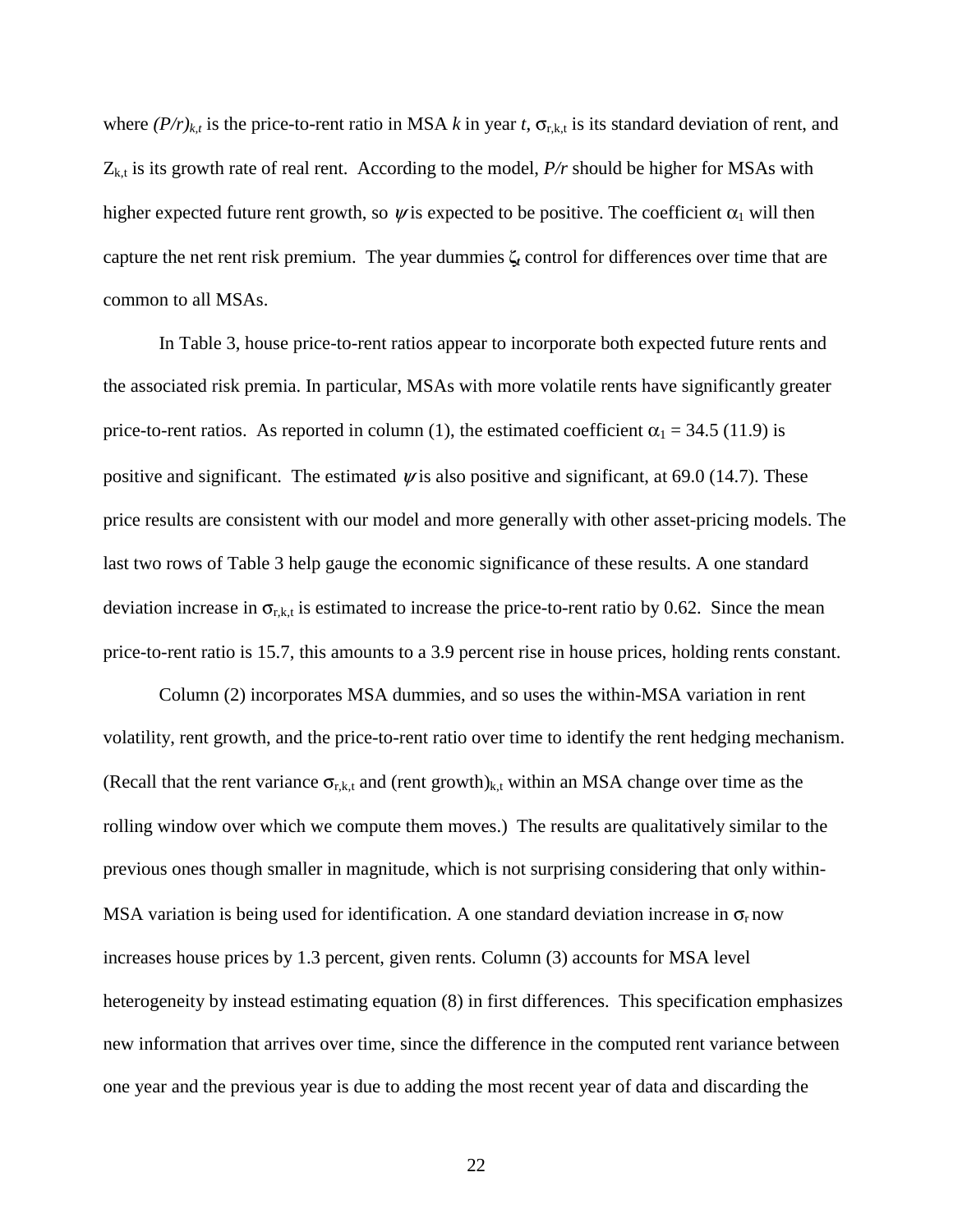oldest year in the rolling window used to calculate  $\sigma_r$ . The results are very similar to those in column (2). In all columns, these conclusions are robust to controlling additionally for the volatility of house prices.

 Overall, these results show that at least some of the rent hedging benefits of homeownership are capitalized into local price-to-rent ratios, even for the average household.

### **IV. Conclusion**

Since all households start life with an implicit short position in housing, they are all exposed to housing market risk. Renters face substantial fluctuations in their rents, whereas owners are hedged against uncertainty in spot housing costs. But owners in turn face asset price risk when they move (or die). In a simple tenure choice model with endogenous house prices, we show how the demand for owning trades off these two risks. The sign of the net risk depends on a household's expected horizon in its home, and the magnitude increases multiplicatively with the volatility of rents. For households with long horizons, the rent risk is more likely to dominate the asset price risk, increasing the demand for owning, as the number of rent risks increase and the asset price risk arrives further in the future. Greater spatial correlation in housing costs when a household moves defers the asset price risk further, effectively extending the household's horizon. For these reasons, the asset price risk of owning can be small even when considered in isolation. In addition, because the value of a housing asset is inherently tied to the size of the corresponding implicit rent liability, their offsetting effects reduce the overall wealth effects from changes in housing costs.

Empirically, we confirmed that the probability of homeownership, as well as the multiple of rents households are willing to pay to own their homes, increase with net rent risk. Further, the

23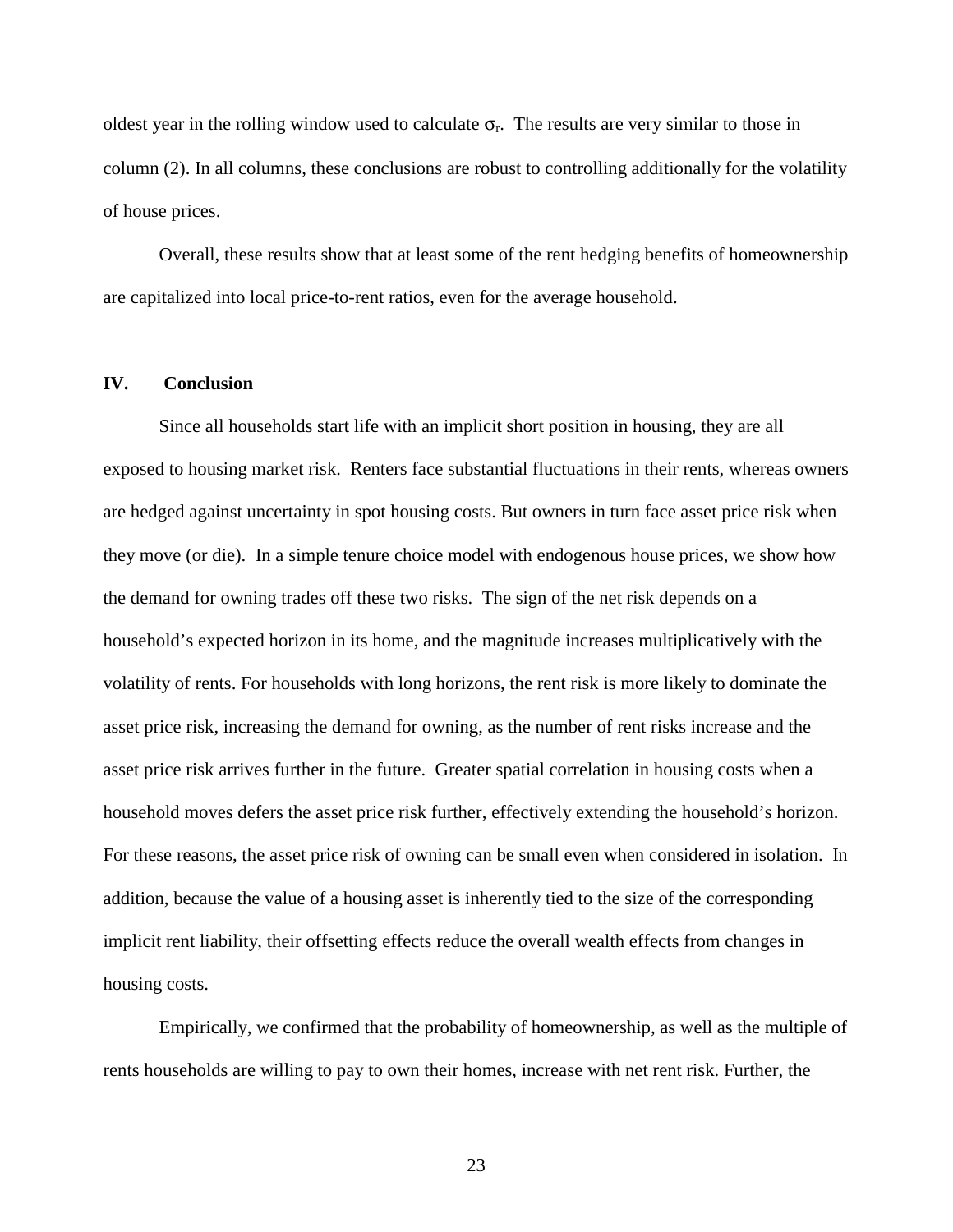probability of owning significantly increases with the interaction of rent risk and horizon. That is, the demand for owning increases faster with rent risk for households with longer horizons. Overall, the rent hedging benefit of owning appears to be a significant factor in explaining homeownership.

Contrary to conventional wisdom, rent risk can dominate the asset price risk, especially for households with long horizons or when housing costs are spatially correlated. In that case, greater housing market volatility can actually increase the demand for owning. To gauge the significance of these results, consider the effect of eliminating rent volatility altogether, using estimates of a variant of equation (7) in which the covariates enter linearly. For the 75 percent of sample households with the longest expected horizons, the probability of homeownership would decline by 3.3 percent, as the net rent risk avoided by owning is eliminated. For the remaining households, who have short horizons, the probability of homeownership would increase by as much as 10 percent if rent volatility were eliminated, since for them the asset price risk dominates the rent risk. The effect of rent risk on house prices is also large. Using the smaller estimates from column (2) of Table 3, if there were no rent risk then house prices relative to rents would decline by 2.3 percent on average and by as much as 7 percent in some MSAs.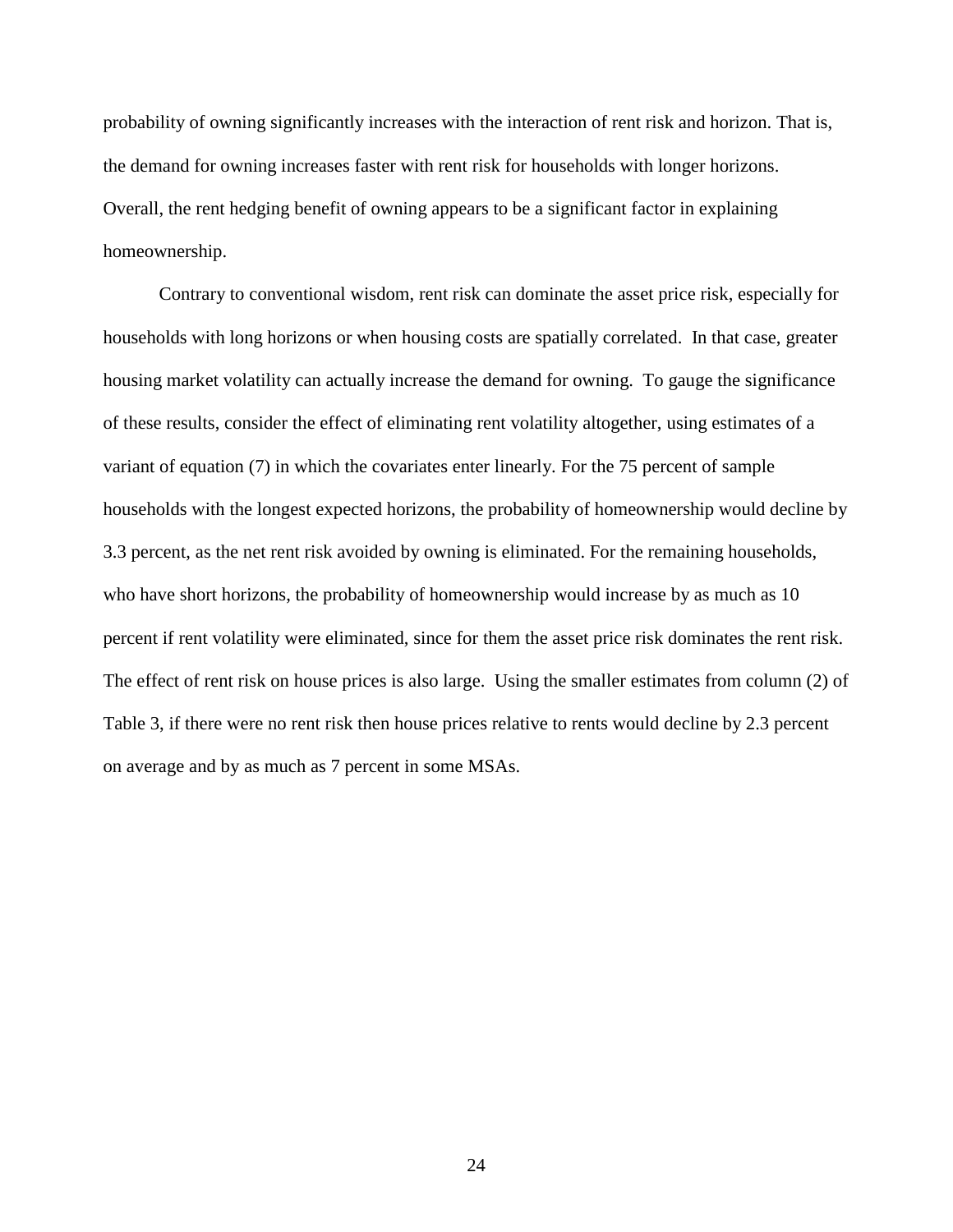#### **References:**

- Bajari, Patrick, C. Lanier Benkard, and John Krainer. "House Prices and Consumer Welfare," *Mimeo*, May 2003.
- Ben-Shahar, Danny. "On the Optimality of the Hybrid Tenure Mode," *Journal of Housing Economics*, vol. 7 (1998), pp. 69-92.
- Berkovec, James and Don Fullerton. "A General Equilibrium Model of Housing, Taxes, and Portfolio Choice." *Journal of Political Economy*, vol. 100 (2), April 1992, pp. 390-429.
- Bruce, Donald and Douglas Holtz-Eakin. "Fundamental Tax Reform and Residential Housing Values," *Journal of Housing Economics*, 8(4), 1999, pp. 249-271.
- Brueckner, Jan. "Consumption and Investment Motives and the Portfolio Choices of Homeowners." *Journal of Real Estate Finance and Economics*, vol. 15, September 1997, pp. 159-180.
- Campbell, John, and Joao Cocco. "Household Risk Management and Optimal Mortgage Choice." *Quarterly Journal of Economics,* 118, November 2003, pp.1449-1494.
- Capozza, Dennis R., Richard Green and Patric H. Hendershott. 1996. "Taxes, Home Mortgage Borrowing and Residential Land Prices" in Aaron and Gale (eds.), *Fundamental Tax Reform*, The Brookings Institution, Washington D.C., 181-204.
- Case, Karl, John Quigley, and Robert Shiller. "Comparing Wealth Effects: The Stock Market Versus the Housing Market," *Mimeo, UC Berkeley*, May 2003.
- Case, Karl, and Robert Shiller. "The Efficiency of the Market for Single-Family Homes." *American Economic Review*, vol. 79 (1), March 1989, pp. 125-137.
- Chan, Sewin. "Spatial Lock-In: Do Falling House Prices Constrain Residential Mobility?" *Journal of Urban Economics*, vol. 49 (3), May 2001, pp. 567-586.
- Cocco, Joao. "Hedging House Price Risk with Incomplete Markets." *Mimeo, London Business School*, September 2000.
- Davidoff, Thomas. "Labor Income, Housing Prices, and Homeownership." *Mimeo, UC Berkeley,* April 2003.
- Engelhardt, Gary. "Consumption, Down Payments, and Liquidity Constraints." *Journal of Money, Credit, and Banking*, 28:2, May 1996, pp. 255-271.
- Flavin, Marjorie and Takashi Yamashita. "Owner-Occupied Housing and the Composition of the Household Portfolio Over the Life Cycle." *American Economic Review,* vol. 92 (1), March 2002, 345-62.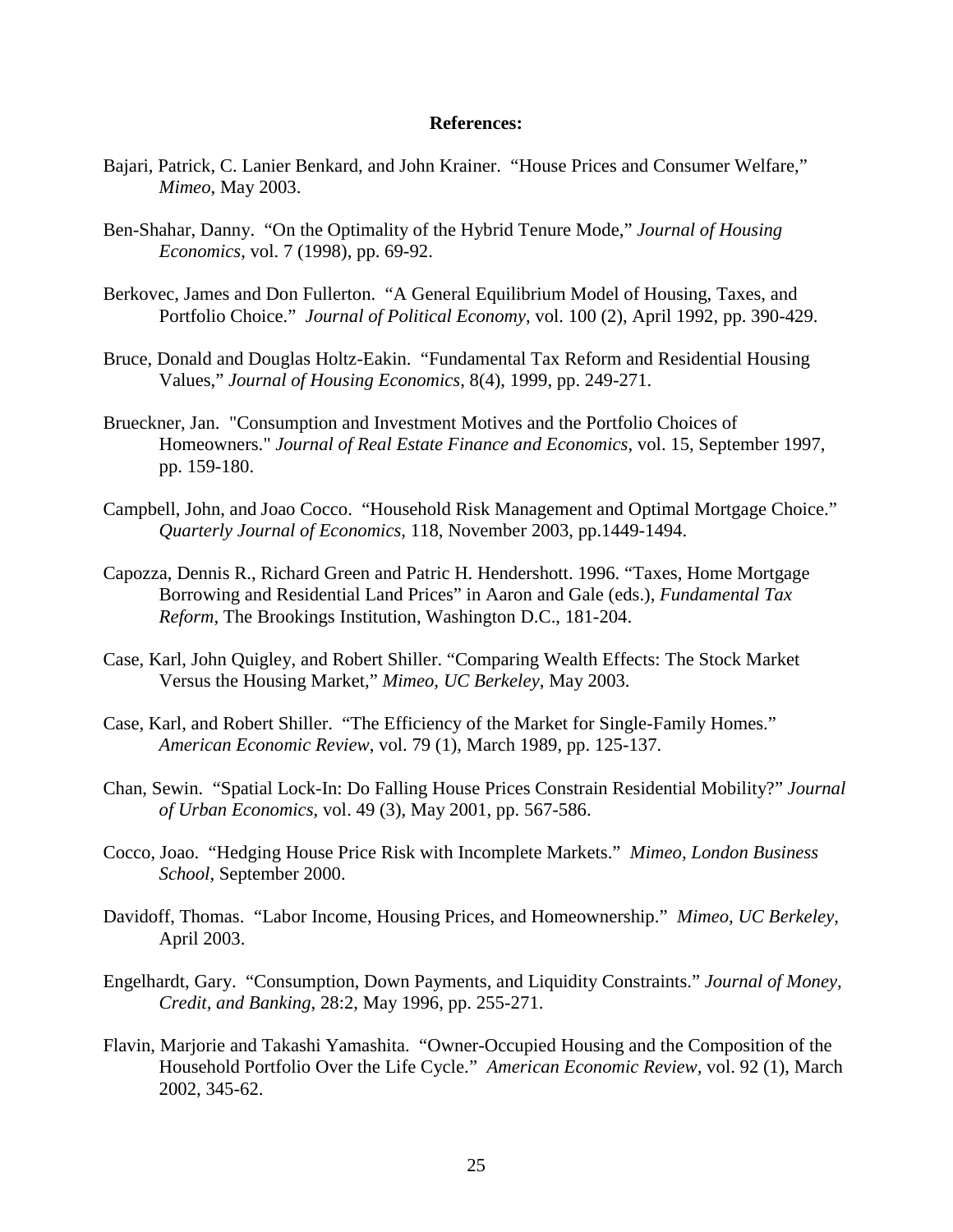- Flavin, Marjorie and Shinobu Nakagawa, "A Model of Housing in the Presence of Adjustment Costs: A Structural Interpretation of Habit Persistence," *Mimeo*, October 2003.
- Fratantoni, Michael. "Housing Wealth, Precautionary Saving, and the Equity Premium." *Mimeo, Fannie Mae*, July 1997.
- Genesove, David. "The Nominal Rigidity of Apartment Rents." *NBER Working Paper #7137*, May 1999.
- Genesove, David, and Christopher Mayer. "Equity and Time to Sale in the Real Estate Market." *American Economic Review*, vol. 87 (3), June 1997, pp. 255-269.
- Glaeser, Edward and Joseph Gyourko. "Urban Decline and Durable Housing," *Wharton Real Estate Center Working Paper #382*, August 2004.
- Gyourko, Joseph and Joseph Tracy. "Using Home Maintenance and Repairs to Smooth Variable Earnings," *Wharton Real Estate Center Working Paper #432*, March 2004.
- Goetzmann, William. "The Single Family Home in the Investment Portfolio." *Journal of Real Estate Finance and Economics*, Vol. 6 (3), May 1993, pp. 201-22.
- Gross, David, and Nicholas S. Souleles, "Do Liquidity Constraints and Interest Rates Matter for Consumer Behavior? Evidence from Credit Card Data," *Quarterly Journal of Economics*, CXVII, 2002, pp. 149-185.
- Haurin, Donald. "Income Variability, Homeownership, and Housing Demand." *Journal of Housing Economics*, March 1991, 1 (1), 60-74.
- Heaton, John, and Lucas, Deborah, "Portfolio Choice and Asset Prices; The Importance of Entrepreneurial Risk," *Journal of Finance*, LV(3), June 2000, 1163-1198.
- Hendershott, Patric and Joel Slemrod. "Taxes and the User Cost of Capital for Owner-Occupied Housing." *AREUEA Journal*, 10 (4), Winter 1983, 375-393.
- Henderson, J.V. and Ioannides, Y.M. "A Model of Housing Tenure Choice." *American Economic Review*, Vol. 73 (1), pp. 98-113, March 1983.
- Jappelli, T., S. Pischke and N. Souleles. "Testing for Liquidity Constraints in Euler Equations with Complementary Data Sources." *Review of Economics and Statistics*, 80(2), May 1998, pp. 251-262.
- Ortalo-Magné, François and Sven Rady. "Tenure Choice and the Riskiness of Non-housing Consumption," *Journal of Housing Economics*, vol. 11 (2002a), 266-279.

Ortalo-Magné, François and Sven Rady. "Homeownership: Low household mobility, volatile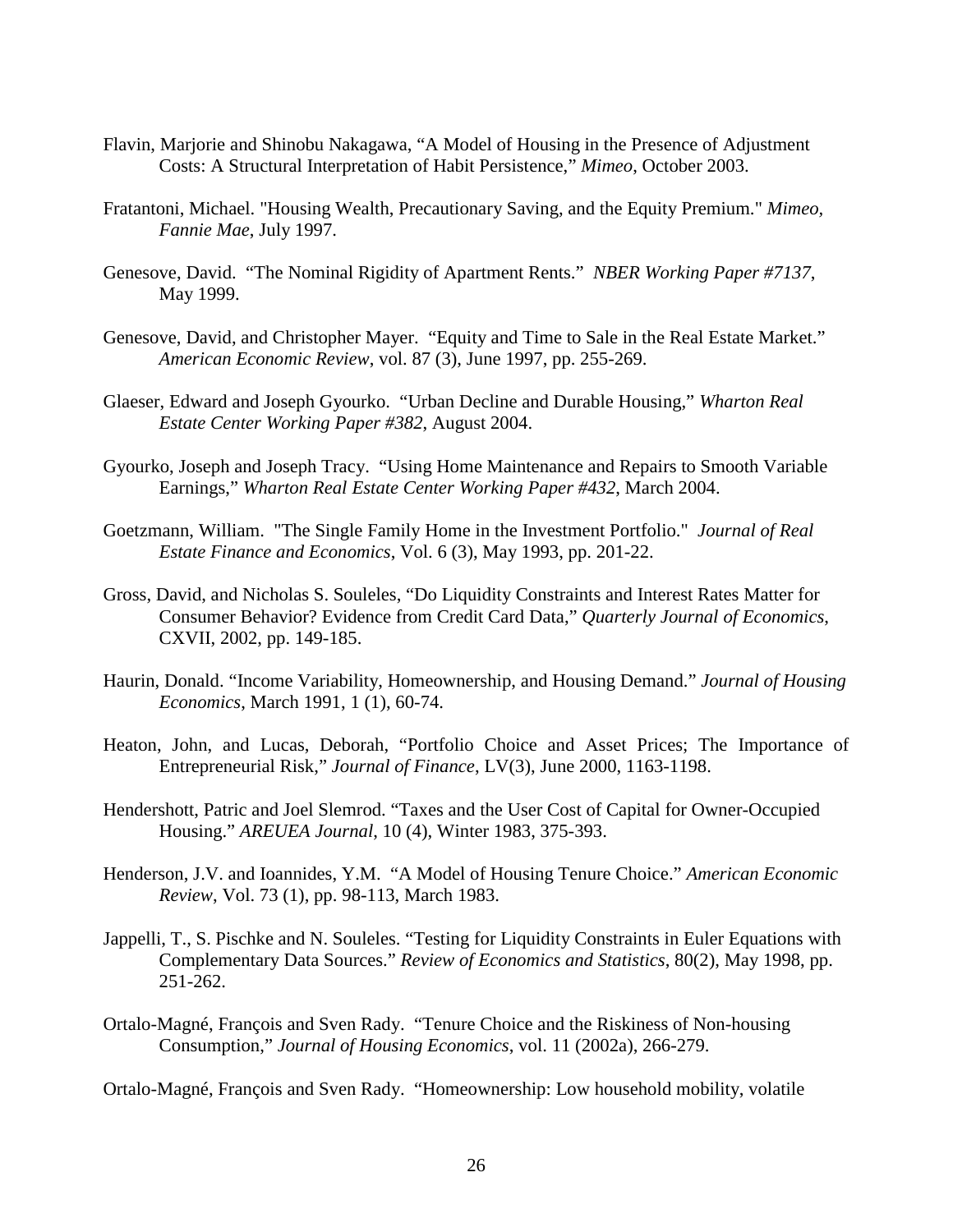housing prices, high income dispersion," *University of Wisconsin Working Paper*, November 2002b.

- Poterba, James. "Tax Subsidies to Owner-Occupied Housing: An Asset Market Approach." *Quarterly Journal of Economics*, 99 (4), November 1984, 729-752.
- Poterba, James and Andrew Samwick. "Household Portfolio Allocation Over the Life Cycle," *NBER Working Paper #6185*, September 1997.
- Rosen, Harvey. "Housing Decisions and the U.S. Income Tax." *Journal of Public Economics*, 11 (1), February 1979, 1-23.
- Rosen, Harvey, Kenneth Rosen, and Douglas Holtz-Eakin. "Housing Tenure, Uncertainty, and Taxation." *Review of Economics and Statistics*, vol. 66, no. 3, August 1984, pp. 405-416.
- Sinai, Todd. "Are Tax Reforms Capitalized into House Prices?" *mimeo*, The Wharton School, December 1998.
- Skinner, Jonathan. "Housing Wealth and Aggregate Saving," *Regional Science and Urban Economics*, 19 (2), May 1989, pp.305-24.
- Skinner, Jonathan. "Is Housing Wealth a Sideshow?" in David Wise, ed, *Advances in the Economics of Aging*, NBER, University of Chicago Press, 1996, pp. 241-68.
- Stein, Jeremy. "Prices and Trading Volume in the Housing Market: A Model with Downpayment Constraints." *Quarterly Journal of Economics*, vol. 110 (2), May 1995, pp. 379-406.
- Summers, Lawrence. "Inflation, the Stock Market, and Owner-Occupied Housing." *American Economic Review*, vol. 71 (2), May 1981, pp. 429-434.
- Zeldes, Stephen P. "Consumption and Liquidity Constraints: An Empirical Investigation." *Journal of Political Economy*, 97, 1989, pp. 305-346.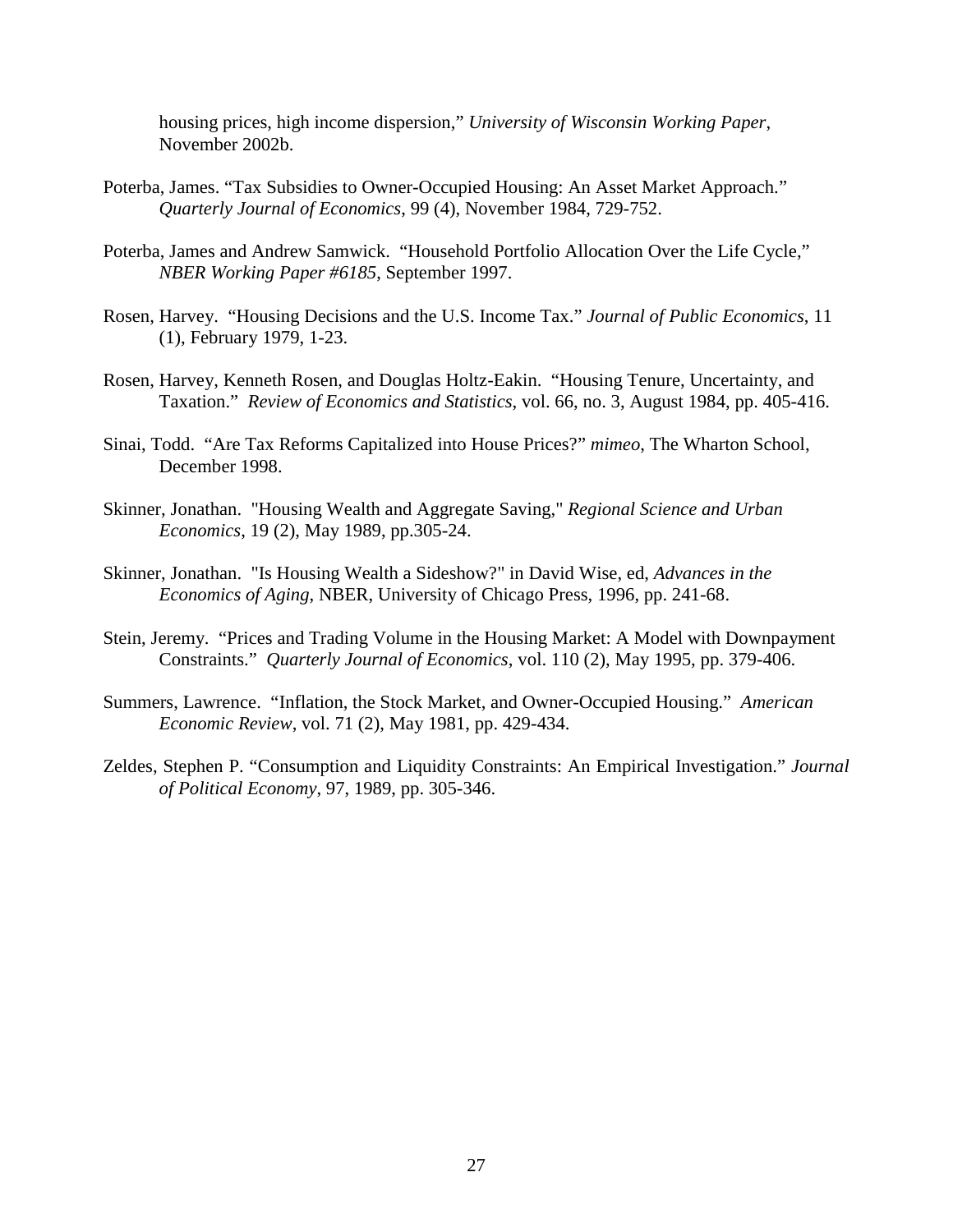#### **Appendix**

We present the general case of the components of RP from equation (1), allowing rents to be persistent ( $\varphi$ >0) and spatially correlated ( $\varphi$ >0). The first component is the rent risk premium:

$$
\pi_{R} \approx \frac{\alpha}{2} \kappa^{2} \left\{ \sigma_{A}^{2} \left( \sum_{n=1}^{N-1} \left[ \delta^{n} + \sum_{i=n+1}^{N-1} \delta^{i} \varphi^{i-n} + \rho \sum_{i=N}^{2N-1} \delta^{i} \varphi^{i-n} \right]^{2} + \sum_{n=N}^{2N-1} \rho^{2} \left[ \delta^{n} + \sum_{i=n+1}^{2N-1} \delta^{i} \varphi^{i-n} \right]^{2} \right] \right\} (A1)
$$
  
+  $\sigma_{B}^{2} \left( \sum_{n=1}^{N-1} \left[ \rho \left( \delta^{n} + \sum_{i=n+1}^{N-1} \delta^{i} \varphi^{i-n} \right) + \sum_{i=N}^{2N-1} \delta^{i} \varphi^{i-n} \right]^{2} + \sum_{n=N}^{2N-1} \left[ \delta^{n} + \sum_{i=n+1}^{2N-1} \delta^{i} \varphi^{i-n} \right]^{2} \right) \right\}$ 

Relative to the special case in equation (3), in the first square brackets multiplying  $\sigma_A^2$ , the added second term reflects the fact that if  $\varphi > 0$  then each early location-A shock  $(\eta_n^A)$  continues to affect the subsequent rents incurred while living in A through year *N-1*. The added third term reflects the fact that if also  $\rho$ >0, then each early location-A shock continues to affect the late rents  $r_N^B$  to  $r_{2N-1}^B$ incurred while living in B. The second outer summation term following  $\sigma_A^2$  (outside the second square brackets) measures the effect of the late location-A shocks  $(\eta_N^A$  to  $\eta_{2N}^A$  on the late rents incurred in B, if  $\rho$  > 0. The terms multiplying  $\sigma_B^2$  are analogous.

The risk premium for owning takes the form:

$$
\pi_o \approx \frac{\alpha}{2} \kappa^2 \left( \frac{\delta^N}{1 - \delta \varphi} \right)^2 \left\{ \sigma_A^2 \left( \left[ 1 - \rho (1 - \delta^N \varphi^N) \right]^2 \sum_{i=1}^N \varphi^{2(N-i)} + \left( \rho \delta^N \right)^2 \sum_{i=N+1}^{2N} \varphi^{2(2N-i)} \right) \right\}
$$
(A2)

Relative to the special case in equation (6), the first summation term multiplying  $\sigma_A^2$  captures the effects of the early shocks  $\eta_1^A$  to  $\eta_N^A$  on all three prices  $P_N^A$ ,  $P_N^B$  and  $P_{2N}^B$ . Similarly, the second summation captures the effects of the late shocks  $\eta_{N+1}^A$  to  $\eta_{2N}^A$  on  $P_{2N}^B$ . In the IID case with  $\varphi=0$ , the price risks are of the same magnitude as the corresponding individual rent risks. But as  $\varphi$ increases, more of the prior rent shocks accumulate and get embedded into the corresponding prices, increasing the magnitude of the summation terms in equation (A2). The  $(1 - \delta^N \varphi^N)$  terms in (A2) reflect the intertemporal natural hedge. While the early shocks  $\eta_1^B$  to  $\eta_N^B$  (and if  $\rho$ >0,  $\eta_1^A$  to  $\eta_N^A$ ) lead to uncertainty in the future purchase price  $P_N^B$ , if  $\varphi$  this uncertainty is partially offset by their oppositely signed effect on the subsequent sale price  $P_{2N}^{\ B}$  of the same house.

Similarly, in the net risk premium in  $P_N^B$  that is indirectly capitalized into  $P_0^A$ , the additional terms relative to equation (5) reflect the effect of persistence in augmenting the total amount of rent shocks and the magnitude of the sale risk:

$$
\delta^N(\pi_R^B - \pi_O^B) \approx \delta^N \frac{\alpha}{2} \kappa^2 (\sigma_B^2 + \rho^2 \sigma_A^2) \left\{ \sum_{n=1}^{N-1} \left( \delta^n + \sum_{i=n+1}^{N-1} \delta^i \varphi^{i-n} \right)^2 - \left( \frac{\delta^N}{1 - \delta \varphi} \right)^2 \sum_{i=0}^{N-1} \varphi^{2i} \right\}
$$
 (A3)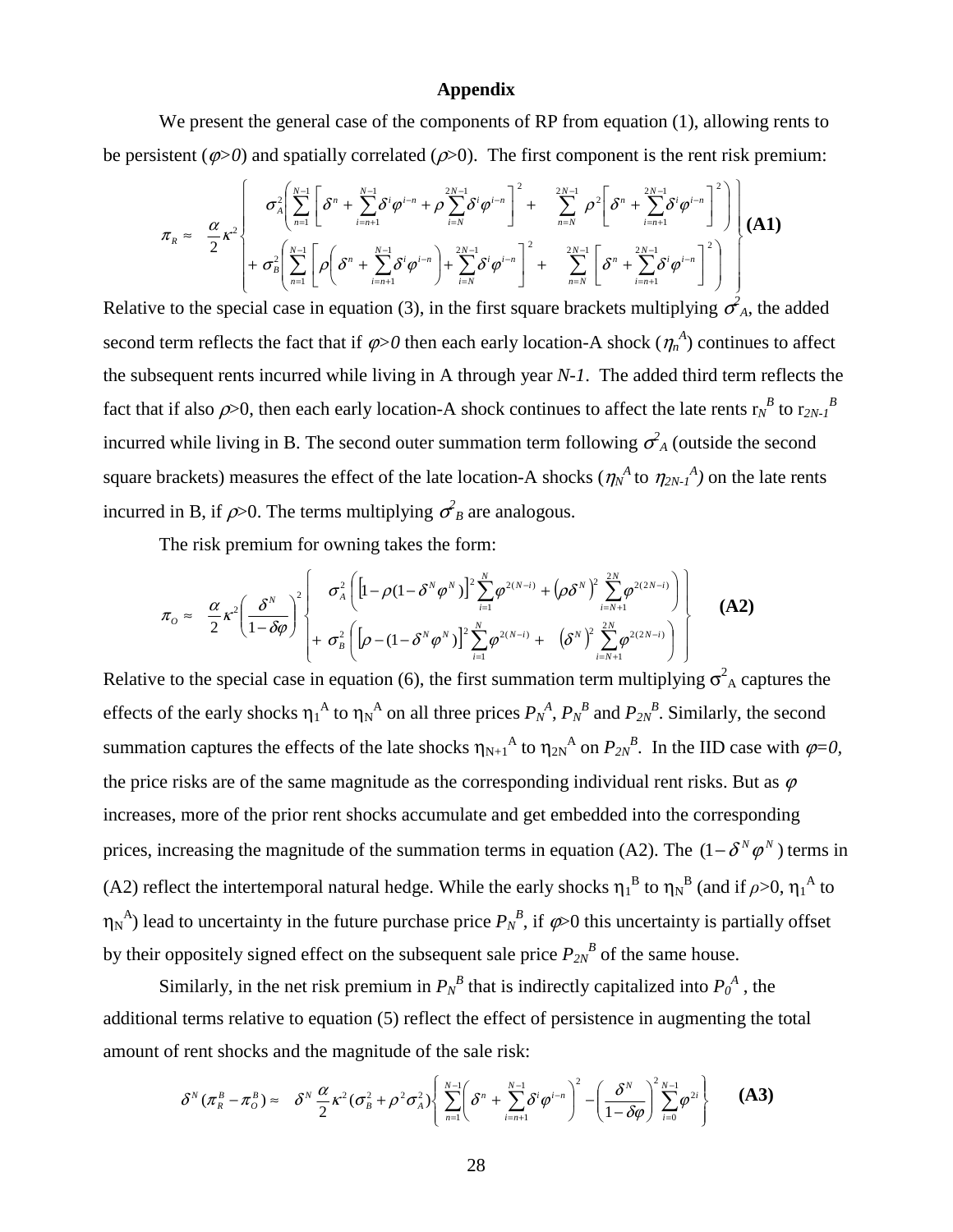|                                                  | <b>MSA</b> data<br>1990-1998 | Household-level data (CPS)<br>1990 & 1999 |                |                                             |
|--------------------------------------------------|------------------------------|-------------------------------------------|----------------|---------------------------------------------|
| <b>Variable</b>                                  | <b>Mean</b>                  | <b>Mean</b>                               | <b>Mean</b> if | <b>Mean</b> if<br>below median above median |
| Standard deviation (s.d.) of<br>real rent        | 0.029<br>[0.017]             | 0.031<br>[0.013]                          | 0.021          | 0.040                                       |
| S.d. of real house price                         | 0.046<br>[0.031]             |                                           |                |                                             |
| Real rent growth                                 | 0.001<br>[0.019]             |                                           |                |                                             |
| Real house price growth                          | 0.006<br>[0.031]             |                                           |                |                                             |
| Average real rent                                | 6,331<br>[1,505]             |                                           |                |                                             |
| Median real house<br>price                       | 102,773<br>[49, 841]         |                                           |                |                                             |
| Price-to-rent ratio                              | 15.72<br>[4.08]              |                                           |                |                                             |
| Proportion owning                                |                              | 0.600<br>[0.490]                          |                |                                             |
| Probability of not moving<br>(imputed P(STAYS))  |                              | 0.843<br>[0.116]                          | 0.749          | 0.936                                       |
| Probability of not moving x s.d. of<br>real rent |                              | 0.026<br>[0.011]                          |                |                                             |
| Number of observations                           | 396                          | 40,274                                    |                |                                             |

## **Table 1: Summary statistics**

Notes: Standard deviations of the variables are in the square brackets. Rent growth, house price growth, and the standard deviations of rents and house prices, are all computed over the preceding nine years. The rent data are obtained from Reis. To compute the level of house prices, the MSA median house price from the 1990 Census is inflated to the current year using the Freddie Mac repeat sales price index. Not moving is defined as having not moved in the preceding year. All dollar values are in real (1990) dollars, deflated by the CPI less shelter.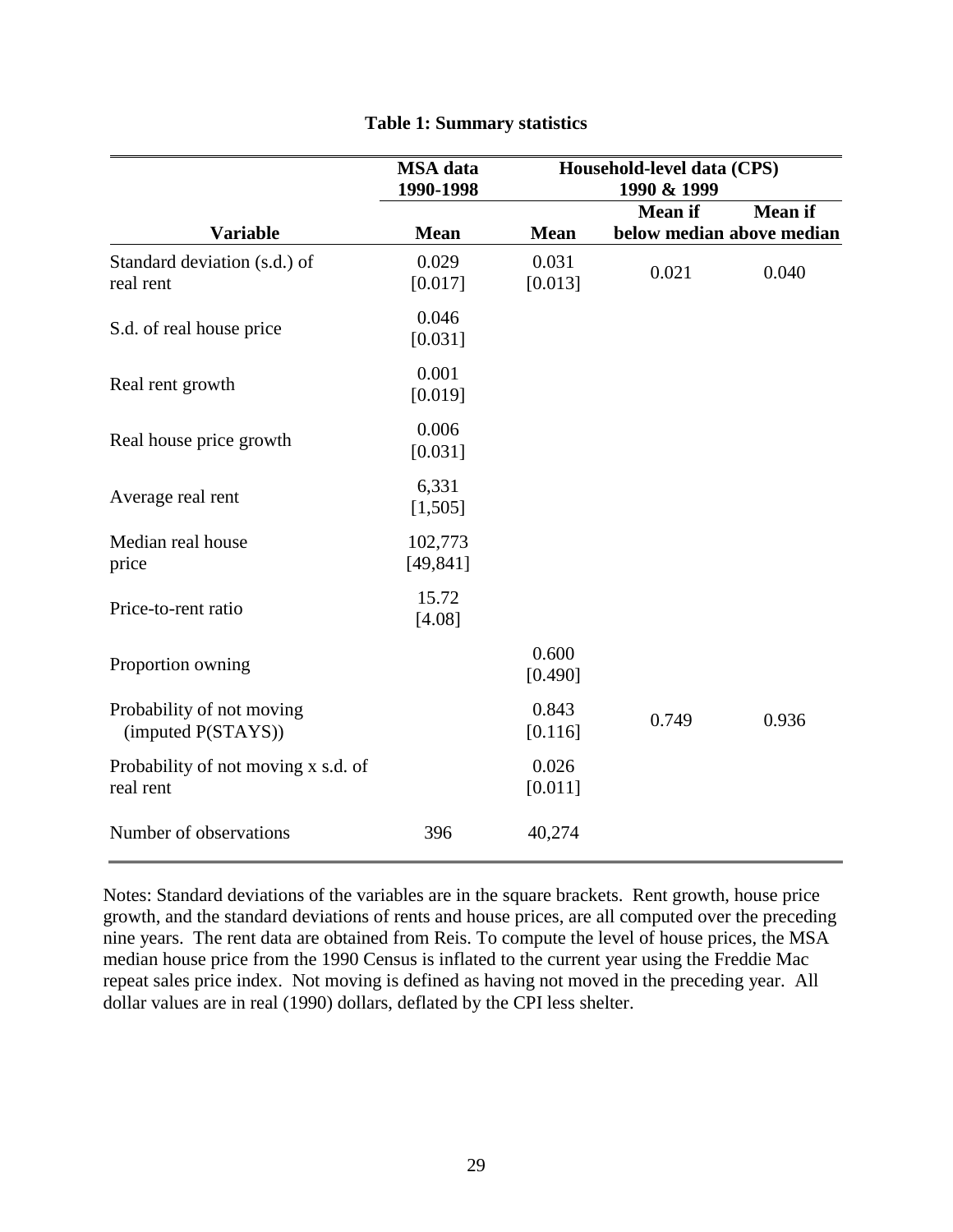|                                                                                                                                                                              | (1)              | (2)              | (3)              | (4)                               | (5)                                     |  |  |  |
|------------------------------------------------------------------------------------------------------------------------------------------------------------------------------|------------------|------------------|------------------|-----------------------------------|-----------------------------------------|--|--|--|
| Dependent variable: one if household is a homeowner, zero otherwise                                                                                                          |                  |                  |                  |                                   |                                         |  |  |  |
| $\beta_1$ : $\sigma_r$ [ $\sigma_r$ = Standard<br>deviation of real rent]                                                                                                    | 0.028<br>(0.024) | 0.008<br>(0.022) |                  |                                   |                                         |  |  |  |
| $\beta_2$ : N [N=Probability of<br>staying, P(STAYS)]                                                                                                                        | 0.036<br>(0.011) | 0.015<br>(0.013) | 0.020<br>(0.011) |                                   | 0.018<br>(0.012)                        |  |  |  |
| $β_3$ : σ <sub>r</sub> × N<br>$[N=P(STAYS)]$<br>$\beta_2$ : N                                                                                                                |                  | 0.042<br>(0.014) | 0.029<br>(0.011) | $-0.0006$                         | 0.018<br>(0.013)                        |  |  |  |
| [N=Age if over 60]<br>$\beta_3$ : $\sigma_r \times N$<br>[N=Age if over 60]<br>$\beta_4$ : r/Y [=Market Rent /<br>Household Income]<br>$\beta_5$ : r/Y × N<br>$[N=P(STAYS)]$ |                  |                  |                  | (0.0007)<br>$-0.0029$<br>(0.0014) | $-0.018$<br>(0.016)<br>0.017<br>(0.019) |  |  |  |
| $β_6$ : σ <sub>r</sub> × r/Y                                                                                                                                                 |                  |                  |                  |                                   | $-0.021$<br>(0.020)                     |  |  |  |
| $β_7$ : σ <sub>r</sub> × r/Y × N<br>$[N=P(STAYS)]$                                                                                                                           |                  |                  |                  |                                   | 0.054<br>(0.025)                        |  |  |  |
| <b>MSA</b> controls                                                                                                                                                          | Yes              | Yes              | N <sub>0</sub>   | N <sub>o</sub>                    | N <sub>o</sub>                          |  |  |  |
| MSA x year dummies                                                                                                                                                           | N <sub>o</sub>   | N <sub>o</sub>   | Yes              | Yes                               | Yes                                     |  |  |  |
| Household controls                                                                                                                                                           | Yes              | Yes              | Yes              | Yes                               | Yes                                     |  |  |  |
| Number of observations:                                                                                                                                                      | 40,274           | 40,274           | 40,274           | 9,699                             | 39,468                                  |  |  |  |
| Pseudo R-squared                                                                                                                                                             | 0.2352           | 0.2355           | 0.2498           | 0.1989                            | 0.2566                                  |  |  |  |

| Table 2: The effect of net rent risk on the probability of homeownership |
|--------------------------------------------------------------------------|
|--------------------------------------------------------------------------|

Notes*:* This table reports marginal effects from probit regressions of equation (7), with standard errors in parentheses, estimated using household-level data covering 44 MSAs in 1990 and 1999. All specifications include year dummies. MSA controls include median real rent, median real house price, real rent growth, and real house price growth. Household controls include log household income and dummies for the head's occupation, race, education, marital status, and age. In columns (1)-(3) and (5), MSAs are deemed to have high rent variance if  $\sigma_r$  is above the median household's value of 2.8 percent. In column (4), the cutoff is the  $75<sup>th</sup>$  percentile household's value of 4.1 percent The probability of staying is high if the household is above the median probability of 88 percent. All dollar values are in real (1990) dollars, deflated by the CPI less shelter. In columns (1) and (2), the standard errors are adjusted for correlation within MSA/year. Column (5) excludes the outliers with the one percent highest and lowest values of MSA average rent to household income.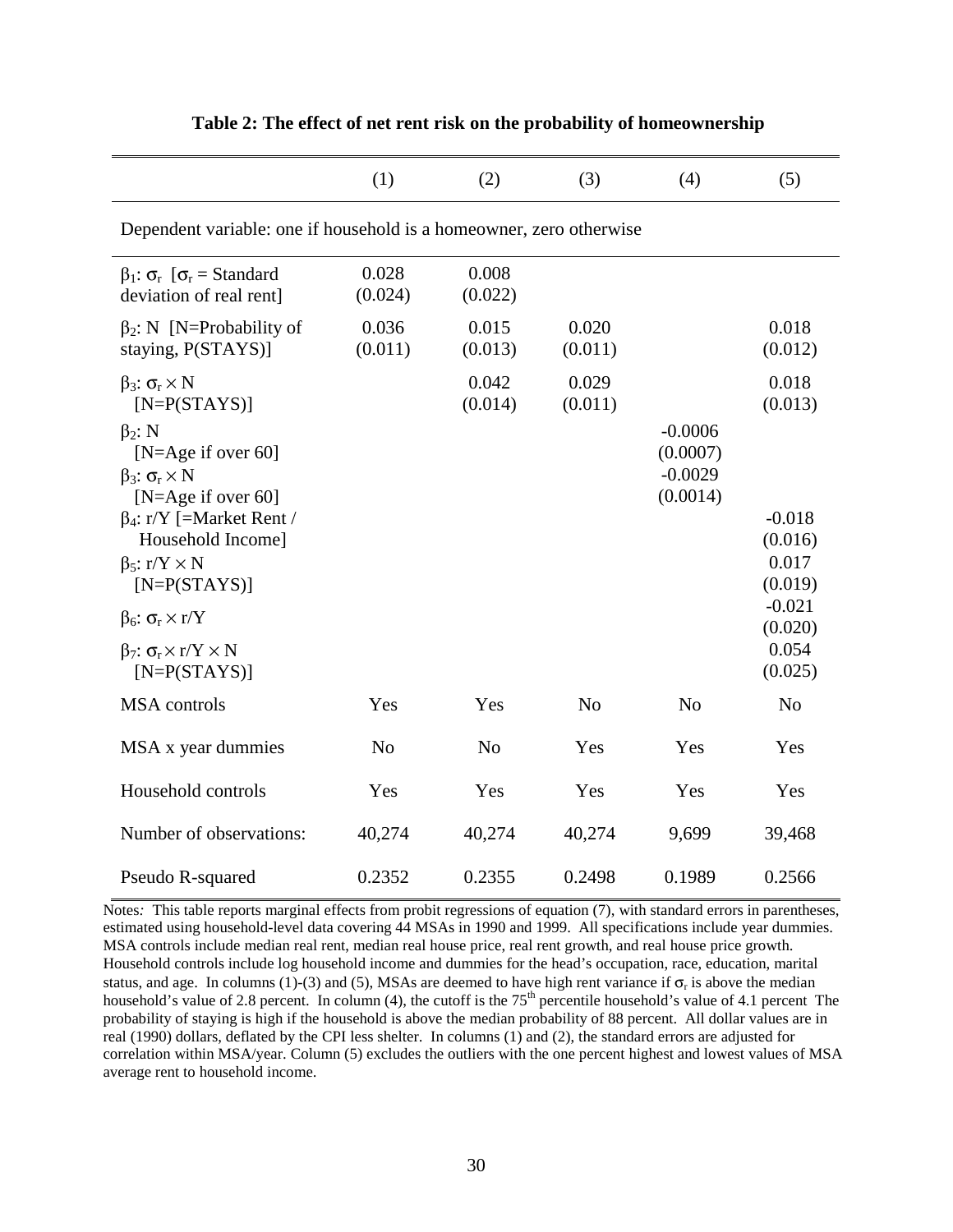|                                                                                                               | (1)              | (2)                   | (3)                  |  |  |  |  |
|---------------------------------------------------------------------------------------------------------------|------------------|-----------------------|----------------------|--|--|--|--|
| Dependent variable: Price-to-rent ratio                                                                       |                  |                       |                      |  |  |  |  |
| $\alpha_1$ : Standard deviation of<br>real rent $(\sigma_r)$                                                  | 34.52<br>(11.88) | 11.04<br>(5.55)       | 10.10<br>(3.81)      |  |  |  |  |
| $\psi$ : Real rent growth                                                                                     | 68.99<br>(14.68) | 16.73<br>(4.67)       | 18.14<br>(5.23)      |  |  |  |  |
| Controls for MSA fixed<br>effects?                                                                            | N <sub>o</sub>   | <b>MSA</b><br>dummies | First<br>differences |  |  |  |  |
| Number of observations                                                                                        | 396              | 396                   | 352                  |  |  |  |  |
| R-squared                                                                                                     | 0.0486           | 0.9471                | 0.1609               |  |  |  |  |
| A one s.d. increase in $\sigma_r$<br>leads to a increase in<br>the price-to-rent ratio                        | 0.62<br>(0.21)   | 0.20<br>(0.10)        | 0.18<br>(0.07)       |  |  |  |  |
| A one s.d. increase in $\sigma_r$<br>leads to a percent<br>increase in house prices,<br>holding rent constant | 3.9              | 1.3                   | 1.1                  |  |  |  |  |

# **Table 3: The effect of net rent risk on the price-to-rent ratio**

Notes: Estimation is by OLS, following equation (8). Standard errors in parentheses. Number of observations equals 44 MSAs per year over the 1990-1998 time period. All specifications include year dummies.  $\sigma_r$  and rent growth rates are computed based on the previous (rolling) nine years. A one standard deviation increase in  $\sigma_r$  is 0.018 (from a mean of 0.031). The average price-to-rent ratio is 15.72.